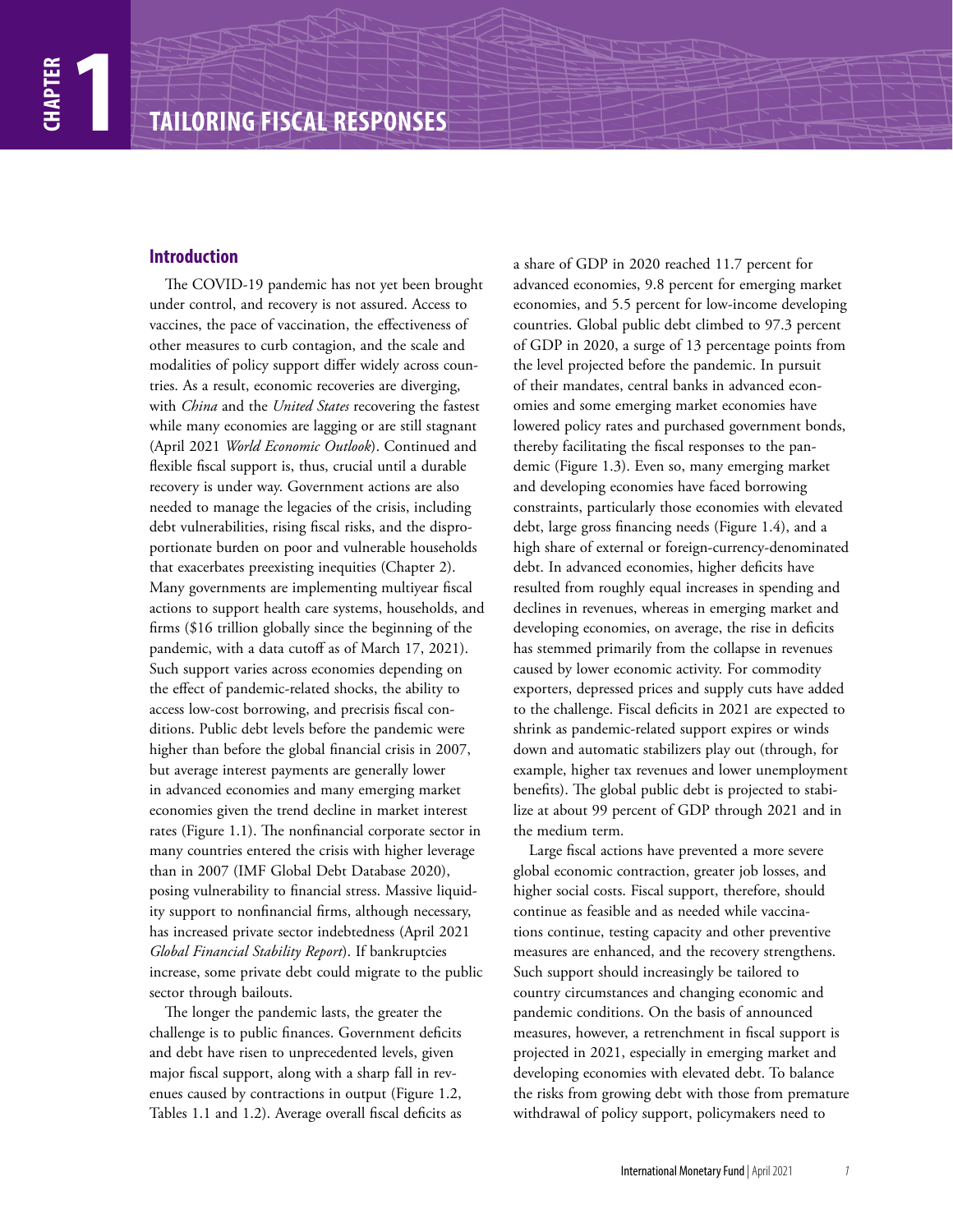# Figure 1.1. Interest Expense and Government Debt, 2007–21

*(Percent of GDP; debt-to-GDP, left scale; interest expense, right scale)*

*Despite rising public debt levels, interest bills are lower in advanced and emerging market economies.*





Sources: IMF, World Economic Outlook database; and IMF staff calculations.

develop credible medium-term fiscal frameworks thereby extending the horizon for fiscal policymaking beyond the annual budget. Fiscal policy should also enable a green, digital, and inclusive transformation of the economy in the post-COVID-19 environment. For example, efficient use of the Next Generation EU resources can facilitate such transformation in the *European Union*. Once the recovery is firmly in place, long-standing weaknesses in public finances must be tackled. Priorities include tax and social protection reforms as well as renewed efforts to achieve the Sustainable Development Goals (SDGs).

The remainder of Chapter 1 reviews recent fiscal developments and outlook by country income group, considering risks to public finances; examines the effectiveness of discretionary fiscal policy responses to the COVID-19 crisis; and discusses near-term, then longer-term, policy priorities.

# **Recent Fiscal Developments and Outlook**

Although fiscal support actions have been massive, especially in advanced economies, other factors especially output drops—have largely driven the rise in public debt ratios during 2020–21. The major effect of output contractions on debt ratios is revealed by an extended accounting method (Mauro and Zilinsky 2016) that considers the separate roles of economic

# Figure 1.2. The Effect of the COVID-19 Pandemic on the Forecast of General Government Gross Debt and Fiscal Balances, 2019–26

(Percent of GDP; overall balance, left scale; gross debt, right scale)

The pandemic has strained public finances across all country groups.

■ Current projection: Overall balance ◆ Prepandemic projection: Overall balance — Current projection: Gross debt --- Prepandemic projection: Gross debt



Source: IMF, World Economic Outlook database.

Note: Prepandemic projections are based on the January 2020 World Economic Outlook Update. The right scale is different for each country income group.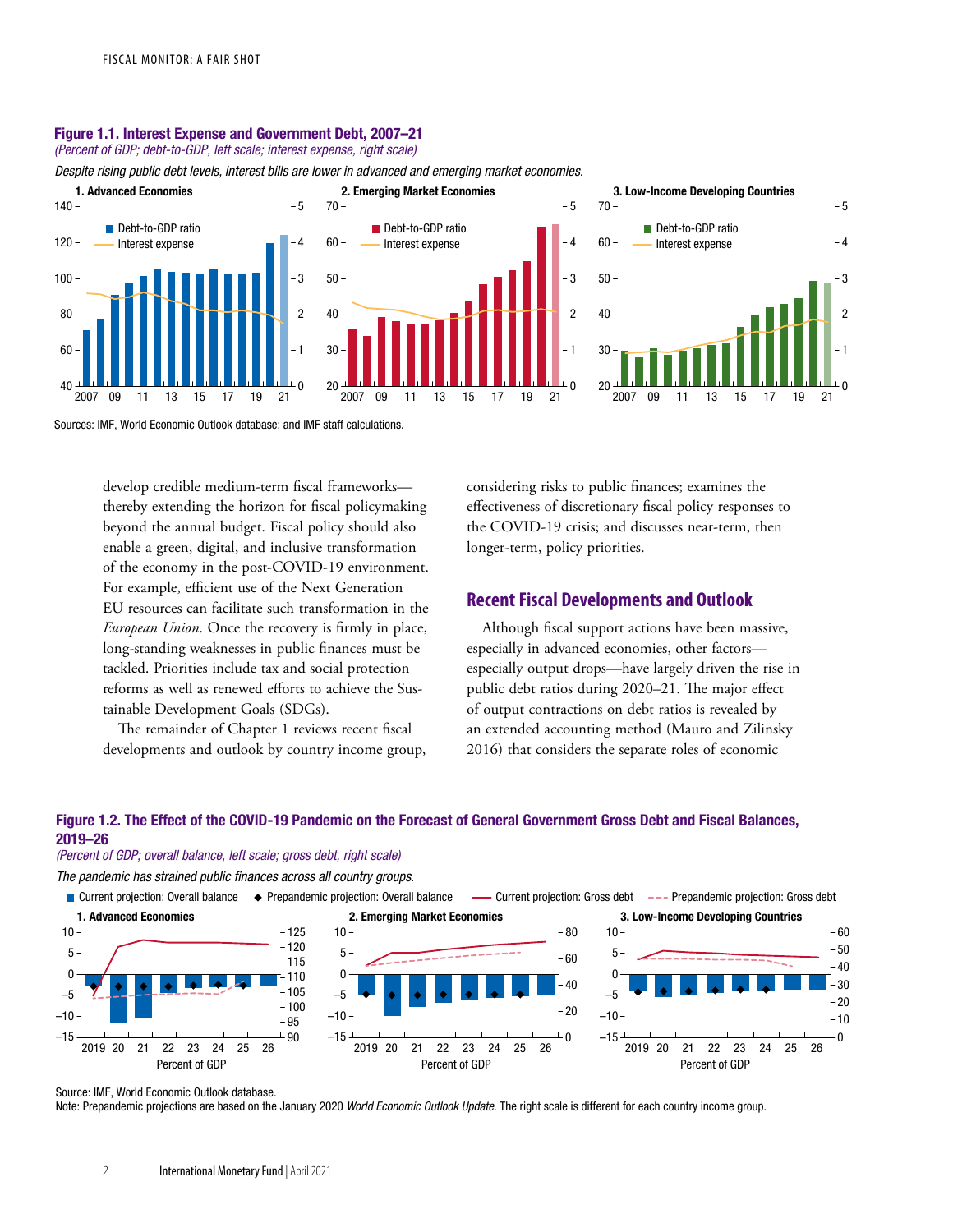# **Table 1.1. General Government Fiscal Overall Balance, 2016–26**

*(Percent of GDP)*

|                                        |         |        |        |        |         | <b>Projections</b> |        |        |        |        |        |  |
|----------------------------------------|---------|--------|--------|--------|---------|--------------------|--------|--------|--------|--------|--------|--|
|                                        | 2016    | 2017   | 2018   | 2019   | 2020    | 2021               | 2022   | 2023   | 2024   | 2025   | 2026   |  |
| World                                  | $-3.5$  | $-3.1$ | $-3.0$ | $-3.6$ | $-10.8$ | $-9.2$             | $-5.4$ | $-4.4$ | $-4.0$ | $-3.9$ | $-3.7$ |  |
| <b>Advanced Economies</b>              | $-2.7$  | $-2.4$ | $-2.5$ | $-2.9$ | $-11.7$ | $-10.4$            | $-4.6$ | $-3.2$ | $-3.0$ | $-3.0$ | $-2.8$ |  |
| Advanced G-20                          | $-3.1$  | $-3.0$ | $-3.1$ | $-3.6$ | $-12.7$ | $-11.5$            | $-5.0$ | $-3.5$ | $-3.3$ | $-3.4$ | $-3.2$ |  |
| Canada                                 | $-0.5$  | $-0.1$ | 0.3    | 0.5    | $-10.7$ | $-7.8$             | $-3.9$ | $-1.3$ | $-0.2$ | 0.1    | 0.2    |  |
| Euro Area                              | $-1.5$  | $-0.9$ | $-0.5$ | $-0.6$ | $-7.6$  | $-6.7$             | $-3.3$ | $-2.3$ | $-1.8$ | $-1.6$ | $-1.6$ |  |
| France                                 | $-3.6$  | $-2.9$ | $-2.3$ | $-3.0$ | $-9.9$  | $-7.2$             | $-4.4$ | $-3.8$ | $-3.6$ | $-3.5$ | $-3.5$ |  |
| Germany                                | 1.2     | 1.4    | 1.8    | 1.5    | $-4.2$  | $-5.5$             | $-0.4$ | 0.4    | 0.5    | 0.6    | 0.6    |  |
| Italy                                  | $-2.4$  | $-2.4$ | $-2.2$ | $-1.6$ | $-9.5$  | $-8.8$             | $-5.5$ | $-3.8$ | $-2.2$ | $-2.0$ | $-1.8$ |  |
| Spain <sup>1</sup>                     | $-4.3$  | $-3.0$ | $-2.5$ | $-2.9$ | $-11.5$ | $-9.0$             | $-5.8$ | $-4.9$ | $-4.3$ | $-4.3$ | $-4.3$ |  |
| Japan                                  | $-3.8$  | $-3.3$ | $-2.7$ | $-3.1$ | $-12.6$ | $-9.4$             | $-3.8$ | $-2.5$ | $-2.3$ | $-2.3$ | $-2.4$ |  |
| <b>United Kingdom</b>                  | $-3.3$  | $-2.4$ | $-2.2$ | $-2.3$ | $-13.4$ | $-11.8$            | $-6.2$ | $-4.0$ | $-3.4$ | $-3.3$ | $-3.3$ |  |
| United States <sup>2</sup>             | $-4.3$  | $-4.6$ | $-5.4$ | $-5.7$ | $-15.8$ | $-15.0$            | $-6.1$ | $-4.6$ | $-4.7$ | $-5.0$ | $-4.7$ |  |
| <b>Others</b>                          | 0.5     | 1.2    | 1.0    | $-0.2$ | $-6.0$  | $-4.8$             | $-2.6$ | $-1.8$ | $-1.4$ | $-1.1$ | $-0.9$ |  |
| <b>Emerging Market Economies</b>       | $-4.8$  | $-4.1$ | $-3.8$ | $-4.7$ | $-9.8$  | $-7.7$             | $-6.7$ | $-6.1$ | $-5.6$ | $-5.2$ | $-4.9$ |  |
| Emerging G-20                          | $-4.9$  | $-4.3$ | $-4.3$ | $-5.4$ | $-10.4$ | $-8.3$             | $-7.4$ | $-6.8$ | $-6.3$ | $-5.8$ | $-5.4$ |  |
| <b>Excluding MENAP Oil Producers</b>   | $-4.4$  | $-4.0$ | $-3.9$ | $-4.9$ | $-9.8$  | $-7.9$             | $-6.9$ | $-6.3$ | $-5.8$ | $-5.3$ | $-5.0$ |  |
| Asia                                   | $-4.0$  | $-4.0$ | $-4.5$ | $-5.9$ | $-10.8$ | $-9.2$             | $-8.2$ | $-7.4$ | $-6.8$ | $-6.2$ | $-5.8$ |  |
| China                                  | $-3.7$  | $-3.8$ | $-4.7$ | $-6.3$ | $-11.4$ | $-9.6$             | $-8.7$ | $-7.9$ | $-7.2$ | $-6.5$ | $-6.0$ |  |
| India                                  | $-7.1$  | $-6.4$ | $-6.3$ | $-7.4$ | $-12.3$ | $-10.0$            | $-9.1$ | $-8.4$ | $-8.0$ | $-7.7$ | $-7.4$ |  |
| Europe                                 | $-2.8$  | $-1.8$ | 0.3    | $-0.7$ | $-5.9$  | $-3.5$             | $-2.7$ | $-2.7$ | $-2.6$ | $-2.5$ | $-2.5$ |  |
| <b>Russian Federation</b>              | $-3.7$  | $-1.5$ | 2.9    | 1.9    | $-4.1$  | $-0.8$             | $-0.3$ | $-0.5$ | $-0.5$ | 0.0    | 0.0    |  |
| Latin America                          | $-6.0$  | $-5.4$ | $-5.1$ | $-4.0$ | $-8.8$  | $-5.7$             | $-4.5$ | $-4.2$ | $-3.9$ | $-3.7$ | $-3.6$ |  |
| <b>Brazil</b>                          | $-9.0$  | $-7.9$ | $-7.1$ | $-5.9$ | $-13.4$ | $-8.3$             | $-7.2$ | $-7.3$ | $-7.0$ | $-6.6$ | $-6.5$ |  |
| Mexico                                 | $-2.8$  | $-1.1$ | $-2.2$ | $-2.3$ | $-4.6$  | $-3.4$             | $-2.6$ | $-2.6$ | $-2.5$ | $-2.5$ | $-2.5$ |  |
| <b>MENAP</b>                           | $-9.7$  | $-5.5$ | $-2.7$ | $-3.9$ | $-9.9$  | $-5.7$             | $-4.6$ | $-4.3$ | $-4.1$ | $-3.8$ | $-3.5$ |  |
| Saudi Arabia                           | $-17.2$ | $-9.2$ | $-5.9$ | $-4.5$ | $-11.1$ | $-3.8$             | $-2.5$ | $-2.0$ | $-1.4$ | $-0.9$ | $-0.2$ |  |
| South Africa                           | $-4.1$  | $-4.4$ | $-4.1$ | $-5.3$ | $-12.2$ | $-10.6$            | $-8.3$ | $-7.1$ | $-6.7$ | $-6.7$ | $-6.8$ |  |
| <b>Low-Income Developing Countries</b> | $-3.8$  | $-3.5$ | $-3.4$ | $-3.9$ | $-5.5$  | $-4.9$             | $-4.4$ | $-4.0$ | $-3.8$ | $-3.7$ | $-3.7$ |  |
| Kenya                                  | $-8.5$  | $-7.8$ | $-7.4$ | $-7.7$ | $-8.4$  | $-8.1$             | $-6.6$ | $-5.1$ | $-4.0$ | $-3.2$ | $-2.5$ |  |
| Nigeria                                | $-4.6$  | $-5.4$ | $-4.3$ | $-4.8$ | $-5.8$  | $-4.2$             | $-4.6$ | $-4.4$ | $-4.7$ | $-5.1$ | $-5.6$ |  |
| Vietnam                                | $-3.2$  | $-2.0$ | $-1.0$ | $-3.3$ | $-5.4$  | $-4.7$             | $-4.4$ | $-4.0$ | $-3.7$ | $-3.3$ | $-3.0$ |  |
| <b>Oil Producers</b>                   | $-5.3$  | $-2.9$ | 0.0    | $-0.5$ | $-8.3$  | $-4.3$             | $-2.8$ | $-2.0$ | $-1.7$ | $-1.5$ | $-1.5$ |  |
| <b>Memorandum</b>                      |         |        |        |        |         |                    |        |        |        |        |        |  |
| World Output (percent)                 | 3.3     | 3.8    | 3.6    | 2.8    | $-3.3$  | 6.0                | 4.4    | 3.5    | 3.4    | 3.3    | 3.3    |  |

Source: IMF staff estimates and projections.

Note: All country averages are weighted by nominal GDP converted to US dollars (adjusted by purchasing power parity only for world output) at average market exchange rates in the years indicated and based on data availability. Projections are based on IMF staff assessments of current policies. In many countries, 2021 data are still preliminary. For country-specific details, see "Data and Conventions" and Tables A, B, C, and D in the Methodological and Statistical Appendix. MENAP = Middle East, North Africa, and Pakistan.

1 Including financial sector support.

2 For cross-economy comparability, expenditure and fiscal balances of the United States are adjusted to exclude the imputed interest on unfunded pension liabilities and the imputed compensation of employees, which are counted as expenditures under the 2008 System of National Accounts (2008 SNA) adopted by the United States but not in countries that have not yet adopted the 2008 SNA. Data for the United States in this table may thus differ from data published by the US Bureau of Economic Analysis.

growth (including its effects on the primary surplus), the interest bill, policy measures, and the stock-flow residual (Figure 1.5). The overall effect of negative output growth on the debt-to-GDP ratio in 2020 amounted to 9.8 percentage points for advanced economies, 5.5 percentage points for emerging market economies, and 3.1 percentage points for low-income developing countries. The subsections that follow discuss fiscal developments by income group.

#### **Advanced Economies: Extending to Multiyear Support**

Beginning with the onset of the pandemic early in 2020, most advanced economies have undertaken sizable fiscal support measures to counter the health crisis and its economic fallout (Figure 1.6.A). Various emergency lifelines have been extended and new fiscal actions announced as a bridge to recovery and amid new infection waves of varying timing and intensity. Revenues fell sharply, largely from depressed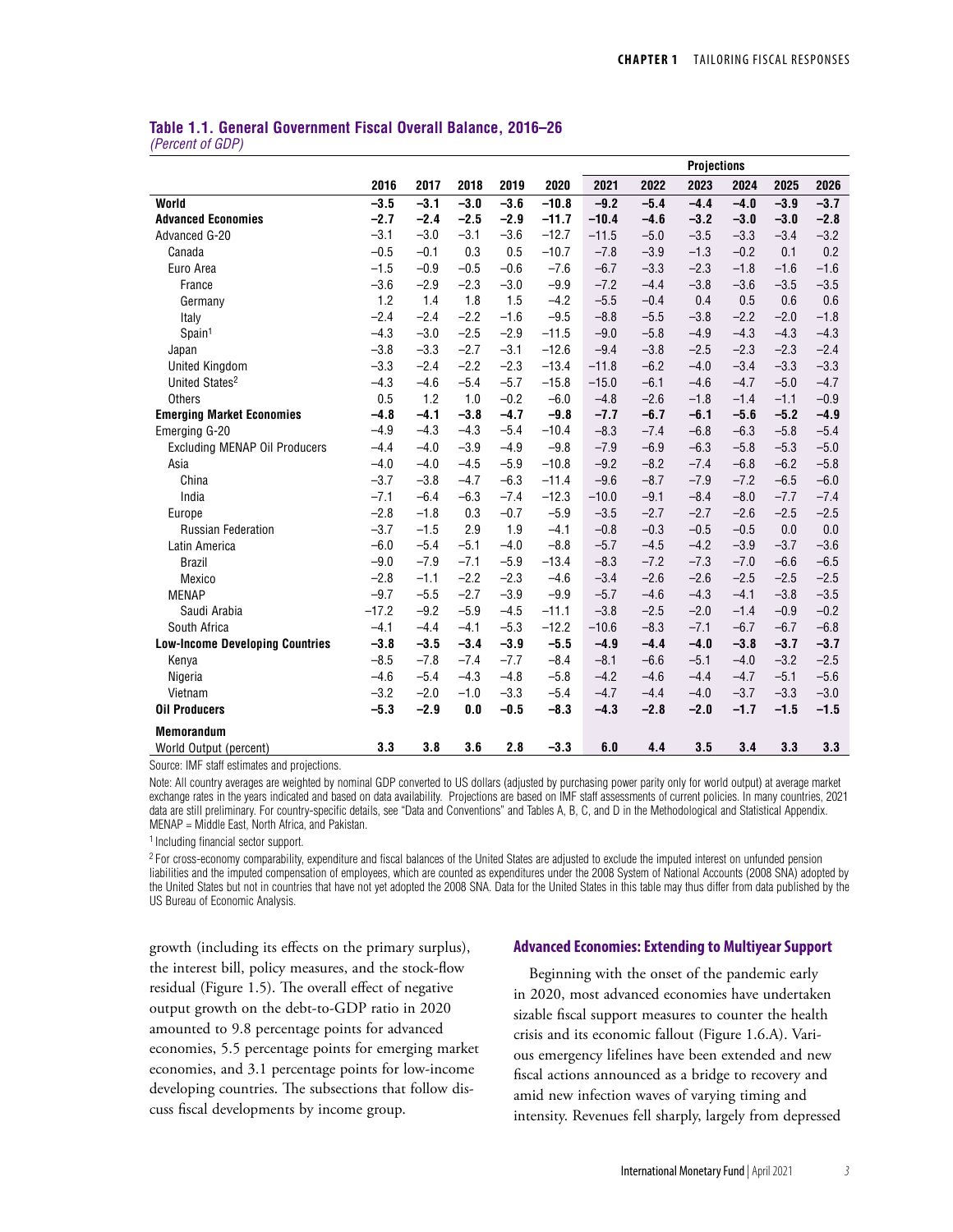# **Table 1.2. General Government Debt, 2016–26**

*(Percent of GDP)*

|                                        |               |               |               |               |               | <b>Projections</b> |              |               |               |              |              |  |
|----------------------------------------|---------------|---------------|---------------|---------------|---------------|--------------------|--------------|---------------|---------------|--------------|--------------|--|
|                                        | 2016          | 2017          | 2018          | 2019          | 2020          | 2021               | 2022         | 2023          | 2024          | 2025         | 2026         |  |
| <b>Gross Debt</b>                      |               |               |               |               |               |                    |              |               |               |              |              |  |
| World                                  | 83.2          | 82.0          | 82.3          | 83.7          | 97.3          | 98.9               | 99.0         | 99.4          | 99.5          | 99.5         | 99.3         |  |
| <b>Advanced Economies</b>              | 105.5         | 103.1         | 102.5         | 103.8         | 120.1         | 122.5              | 121.6        | 121.8         | 121.5         | 121.4        | 121.1        |  |
| Canada <sup>1</sup>                    | 91.7          | 88.8          | 88.8          | 86.8          | 117.8         | 116.3              | 112.8        | 109.3         | 105.7         | 102.0        | 98.1         |  |
| Euro Area                              | 90.1          | 87.7          | 85.8          | 84.0          | 96.9          | 98.2               | 96.5         | 95.6          | 94.4          | 93.1         | 91.9         |  |
| France                                 | 98.0          | 98.3          | 98.0          | 98.1          | 113.5         | 115.2              | 114.3        | 115.2         | 115.9         | 116.3        | 116.9        |  |
| Germany                                | 69.3          | 65.1          | 61.8          | 59.6          | 68.9          | 70.3               | 67.3         | 64.8          | 62.2          | 59.6         | 57.1         |  |
| Italy                                  | 134.8         | 134.1         | 134.4         | 134.6         | 155.6         | 157.1              | 155.5        | 155.1         | 153.7         | 152.0        | 151.0        |  |
| Spain                                  | 99.2          | 98.6          | 97.4          | 95.5          | 117.1         | 118.4              | 117.3        | 117.3         | 116.8         | 117.7        | 118.4        |  |
| Japan                                  | 232.5         | 231.4         | 232.5         | 234.9         | 256.2         | 256.5              | 253.6        | 252.9         | 253.4         | 254.0        | 254.7        |  |
| <b>United Kingdom</b>                  | 86.8          | 86.3          | 85.8          | 85.2          | 103.7         | 107.1              | 109.1        | 110.7         | 111.4         | 112.2        | 113.0        |  |
| United States <sup>1</sup>             | 106.6         | 105.6         | 106.6         | 108.2         | 127.1         | 132.8              | 132.1        | 132.4         | 133.0         | 133.9        | 134.5        |  |
| <b>Emerging Market Economies</b>       | 48.4          | 50.5          | 52.4          | 54.7          | 64.4          | 65.1               | 67.3         | 69.2          | 70.8          | 72.2         | 73.2         |  |
| <b>Excluding MENAP Oil Producers</b>   | 50.1          | 52.2          | 54.2          | 56.3          | 66.1          | 67.1               | 69.2         | 71.1          | 72.7          | 74.0         | 75.0         |  |
| Asia                                   | 50.0          | 52.8          | 54.4          | 57.3          | 67.6          | 69.9               | 73.0         | 75.6          | 77.8          | 79.8         | 81.4         |  |
| China                                  | 48.2          | 51.7          | 53.8          | 57.1          | 66.8          | 69.6               | 73.7         | 77.3          | 80.4          | 83.3         | 86.0         |  |
| India                                  | 68.7          | 69.5          | 70.2          | 73.9          | 89.6          | 86.6               | 86.3         | 85.7          | 84.8          | 83.8         | 82.6         |  |
| Europe                                 | 32.0<br>14.8  | 30.1<br>14.3  | 29.7<br>13.6  | 29.2<br>13.8  | 37.6<br>19.3  | 36.9<br>18.1       | 37.2<br>17.7 | 37.7<br>17.6  | 38.2<br>17.7  | 38.4<br>17.3 | 38.8<br>17.4 |  |
| <b>Russian Federation</b>              | 56.4          | 61.1          | 67.5          | 68.4          | 77.7          | 75.9               | 76.0         | 76.3          | 76.5          | 76.2         | 75.8         |  |
| Latin America                          | 78.3          | 83.6          | 85.6          | 87.7          | 98.9          | 98.4               | 98.8         | 100.1         | 101.0         | 101.4        | 101.7        |  |
| Brazil <sup>2</sup>                    | 56.7          | 54.0          | 53.6          | 53.3          | 60.6          | 60.5               | 60.5         | 60.7          | 60.7          | 60.7         | 60.8         |  |
| Mexico<br><b>MENAP</b>                 | 44.8          | 44.3          | 44.1          | 49.0          | 56.6          | 53.7               | 54.4         | 55.1          | 55.7          | 55.9         | 55.4         |  |
| Saudi Arabia                           | 13.1          | 17.2          | 19.0          | 22.8          | 32.4          | 31.0               | 31.7         | 31.1          | 32.2          | 32.4         | 31.2         |  |
| South Africa                           | 51.5          | 53.0          | 56.7          | 62.2          | 77.1          | 80.8               | 84.4         | 87.2          | 89.9          | 92.5         | 94.9         |  |
|                                        |               |               |               |               |               |                    |              |               |               |              |              |  |
| <b>Low-Income Developing Countries</b> | 39.8          | 42.2          | 42.8          | 44.3          | 49.5          | 48.6               | 48.2         | 47.5          | 46.9          | 46.3         | 45.7         |  |
| Kenya                                  | 50.5          | 56.9          | 60.2          | 62.1          | 68.7          | 71.5               | 72.9         | 72.3          | 71.8          | 70.0         | 68.1         |  |
| Nigeria                                | 23.4          | 25.3          | 27.7          | 29.2          | 35.1          | 31.9               | 32.5         | 33.0          | 33.9          | 35.3         | 37.0         |  |
| Vietnam                                | 47.6          | 46.3          | 43.6          | 43.4          | 46.6          | 48.0               | 47.3         | 46.8          | 45.8          | 44.9         | 43.7         |  |
| <b>Oil Producers</b>                   | 41.3          | 41.8          | 44.0          | 45.5          | 58.8          | 56.2               | 56.0         | 55.6          | 55.3          | 54.6         | 53.9         |  |
| <b>Net Debt</b>                        |               |               |               |               |               |                    |              |               |               |              |              |  |
| World                                  | 69.3          | 67.9          | 68.0          | 68.6          | 83.2          | 86.3               | 86.6         | 86.9          | 86.9          | 87.2         | 87.3         |  |
| <b>Advanced Economies</b>              | 76.9          | 75.0          | 74.8          | 75.2          | 90.8          | 94.2               | 94.4         | 94.7          | 94.8          | 95.4         | 95.8         |  |
| Canada <sup>1</sup>                    | 28.7          | 26.0          | 25.6          | 23.4          | 33.0          | 37.0               | 36.6         | 34.8          | 32.3          | 29.7         | 26.9         |  |
| Euro Area                              | 74.2          | 72.1          | 70.4          | 69.2          | 80.8          | 82.8               | 81.8         | 81.3          | 80.5          | 79.5         | 78.6         |  |
| France                                 | 89.2          | 89.4          | 89.3          | 89.3          | 104.3         | 106.1              | 105.1        | 106.1         | 106.7         | 107.2        | 107.7        |  |
| Germany                                | 49.6          | 45.8          | 43.0          | 41.4          | 50.0          | 52.5               | 50.4         | 48.4          | 46.4          | 44.3         | 42.2         |  |
| Italy                                  | 121.6         | 121.3         | 121.8         | 122.1         | 142.0         | 144.2              | 143.1        | 143.1         | 141.9         | 140.4        | 139.7        |  |
| Spain                                  | 86.1          | 85.1          | 83.6          | 82.2          | 102.3         | 104.5              | 104.3        | 104.8         | 104.9         | 106.0        | 107.2        |  |
| Japan                                  | 149.6         | 148.1         | 151.2         | 150.4         | 169.2         | 172.3              | 171.0        | 170.7         | 171.3         | 171.8        | 172.6        |  |
| <b>United Kingdom</b>                  | 77.8          | 76.8          | 75.9          | 75.3          | 93.8          | 97.2               | 99.2         | 100.8         | 101.5         | 102.3        | 103.1        |  |
| United States <sup>1</sup>             | 81.7          | 81.4          | 81.7          | 83.0          | 103.2         | 109.0              | 109.5        | 110.1         | 111.0         | 113.2        | 115.3        |  |
| <b>Emerging Market Economies</b>       | 35.0          | 36.1          | 37.0          | 38.7          | 46.0          | 47.7               | 49.1         | 50.3          | 51.2          | 51.6         | 51.3         |  |
| Asia                                   | $\sim$ $\sim$ | $\sim$ $\sim$ | $\sim$ $\sim$ | $\sim$ $\sim$ | $\sim$ $\sim$ | $\sim$ $\sim$      | $\sim$ .     | $\sim$ $\sim$ | $\sim$ $\sim$ | $\sim$ .     | $\sim$       |  |
| Europe                                 | 31.5          | 30.3          | 30.5          | 29.3          | 38.9          | 39.9               | 40.7         | 41.4          | 42.2          | 42.7         | 43.0         |  |
| Latin America                          | 40.3          | 42.5          | 42.9          | 44.1          | 51.5          | 53.7               | 55.3         | 57.1          | 58.5          | 59.3         | 60.0         |  |
| <b>MENAP</b>                           | 32.2          | 32.3          | 34.6          | 40.5          | 46.7          | 46.4               | 47.5         | 49.0          | 49.4          | 49.4         | 48.3         |  |

Source: IMF staff estimates and projections.

Note: All country averages are weighted by nominal GDP converted to US dollars (adjusted by purchasing power parity only for world output) at average market exchange rates in the years indicated and based on data availability. Projections are based on IMF staff assessments of current policies. In many countries, 2021 data are still preliminary. For country-specific details, see "Data and Conventions" and Tables A, B, C, and D in the Methodological and Statistical Appendix. MENAP = Middle East, North Africa, and Pakistan.

1 For cross-economy comparability, gross and net debt levels reported by national statistical agencies for economies that have adopted the 2008 System of National Accounts (*Australia, Canada, Hong Kong SAR, United States*) are adjusted to exclude unfunded pension liabilities of government employees' defined-benefit pension plans.

<sup>2</sup> Gross debt refers to the nonfinancial public sector, excluding Eletrobras and Petrobras, and includes sovereign debt held on the balance sheet of the central bank.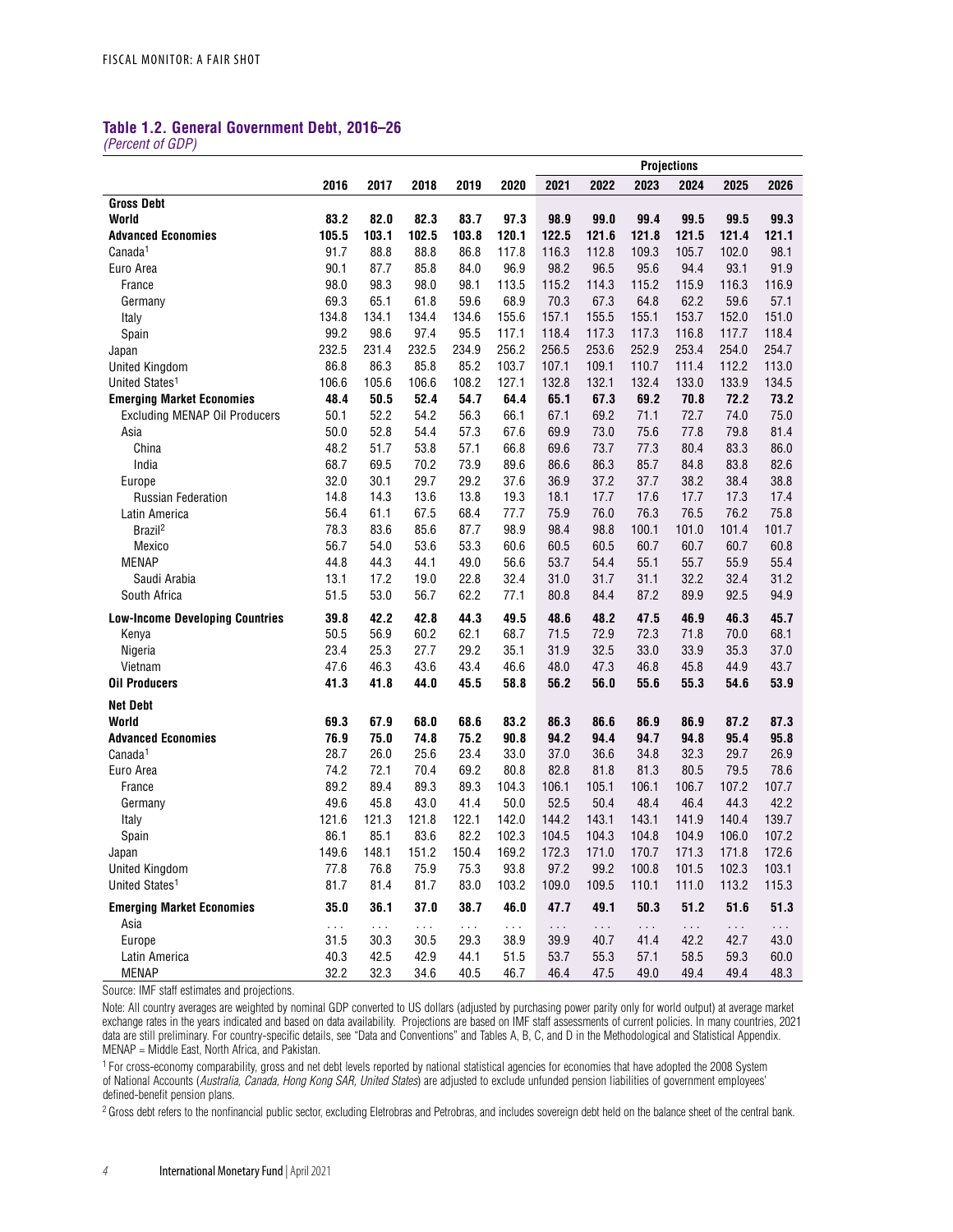### Figure 1.3. Public Debt and Bond Yields in Advanced Economies, 1880–2020

(Percent of GDP, left scale; percent, right scale)

Government debt has reached unprecedented levels, whereas interest rates are at historical lows.



Sources: IMF, Historical Public Debt Database; IMF, World Economic Outlook database; JST Macro-History database; Maddison Database Project; Thomson Reuters Datastream, Global Financial Data; and IMF staff calculations. Note: The public-debt-to-GDP and long-term interest rate series for advanced economies are based on a constant sample of 20 countries, weighted by GDP in purchasing-power-parity terms. WWI = World War I; WWII = World War II.

economic activity (Figure 1.6.B). The average cyclically adjusted primary deficit of advanced economies jumped to 7.6 percent of GDP in 2020. The *United States* provided assistance equivalent to 16.7 percent of GDP in 2020 to households, firms, and state and local governments. *Japan* and the *United Kingdom* provided 15.9 percent and 13 percent, respectively, of GDP of above-the-budget-line support in 2020. Similarly, national fiscal policies in the *euro area* (totaling more than 5 percent of the region's GDP) and sizable automatic stabilizers (amounting to about 5 percent of GDP) have provided critical support for workers and firms. With severe economic contraction and massive fiscal support, the average government gross debt-to-GDP ratio of advanced economies soared to 120 percent in 2020.

The average fiscal deficit in 2021 is expected to narrow, as several pandemic-related support actions expire or wind down and automatic stabilizers play out. Several measures have, however, been extended to 2021 and beyond. In *Canada*, the timeline for the withdrawal of fiscal support will not be locked into a

### Figure 1.4. Gross Financing Needs, 2021

(Percent of GDP)

Gross financing needs have been boosted by the COVID-19 crisis.



Sources: Bloomberg Finance L.P.; IMF, World Economic Outlook database; and IMF staff estimates.

Note: Data labels use International Organization for Standardization (ISO) country codes. GFN = gross financing needs.

# Figure 1.5. Accounting for Changes in Government Debt, 2019–21

(Percent of GDP)

Output drops have had a major effect on public debt.



Sources: IMF, World Economic Outlook database; and IMF staff estimates. Note: Additional growth contribution refers to the effect on the primary surplus through lower revenues. The stock-flow residual is the change in the debt ratio resulting from factors (such as bailouts or exchange rate changes) other than those listed. The overall effect of output growth on debt-to-GDP ratio is measured by the sum of traditional and additional growth contributions (dark and light red bars).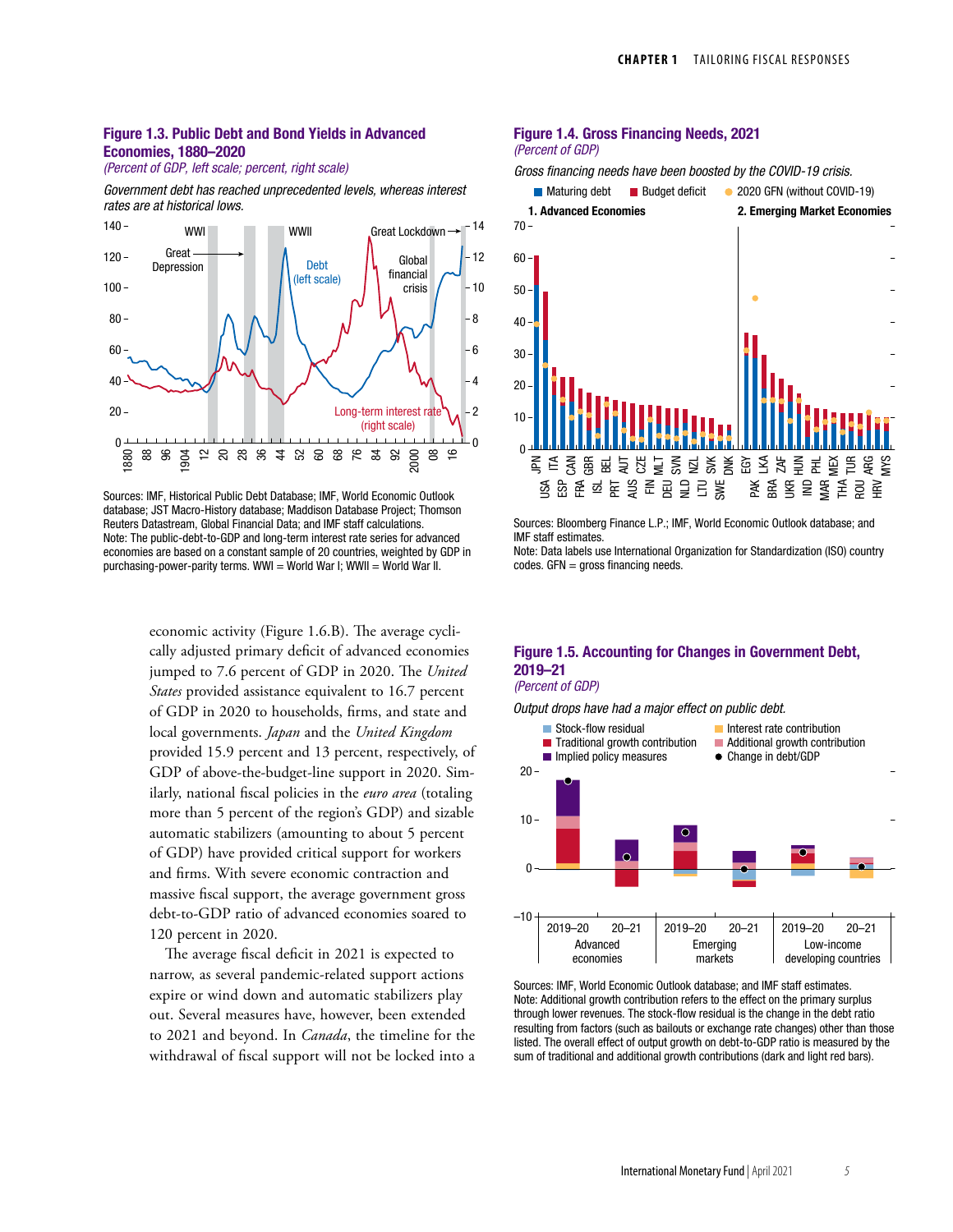### Figure 1.6. Recent Fiscal Developments and Outlook across Income Groups, 2019–26 A. Cumulative Change in Fiscal Balance (Percent of GDP, relative to 2019)

Fiscal support is expected to unwind over the medium term.







#### B. Change in General Government Expenditure and Revenue (Percent of pre-COVID-19 GDP)

Revenues fell everywhere, whereas pandemic-related spending was higher mostly in advanced economies.



#### Change in cyclically adjusted<br>primary balance, 2021–26 Change in cyclically adjusted primary balance, 2021–26 Change in primary balance, Change in overall balance, MT adjustment adjustmen 2021–26 2021–26 4 4 RR/ 5 DEU **CIV**  $\sum_{-2}$   $\equiv$   $\sum_{\alpha}$   $\equiv$  MMR 4 2 2 VNM  $3 ESP$   $\begin{bmatrix} \text{ITA} \end{bmatrix}$   $\begin{bmatrix} - & \text{TUR} \end{bmatrix}$ ITA MT adjustment RUS BGD  $2 - \overline{\ge}$  $\overline{0}$ 0 Change Change KOR FRA MEX **MT stimulus**  $ST -$ stimulus ÈTH **NG**  $1 -$ –2 ST –2 MT stimulus  $\Omega$ ST adjustment MT stimulus stimulus  $ST$  stimulus  $\leftarrow$   $\rightarrow$   $ST$  adjustment –1 –4 –4 –3 –2 –1 0 1 2 3 4 –2 –1 0 1 2 3 4 5 6 7 –2 –1 0 1 2 3 4 5 Change in cyclically adjusted Change in primary balance, 2020–21 Change in overall balance, 2020–21 primary balance, 2020–21

Sources: IMF, World Economic Outlook database; and IMF staff calculations.

Note: Figures 1.6.A and 1.6.C use the cyclically adjusted primary balance for advanced economies, primary balance for emerging market economies, and overall balance for low-income developing countries. Numbers in each year refer to the cumulative change since 2019. Figure 1.6.B reports the weighted averages across income groups. Pre-COVID-19 GDP refers to the GDP outturn in 2019 and the October 2020 World Economic Outlook projections of GDP for 2020 and 2021. Colors in Figure 1.6.C indicate fiscal space in panels 1 and 2 and risk of debt distress in panel 3. The bubble size refers to debt-to-GDP ratio relative to the respective income group average. Data labels use International Organization for Standardization (ISO) country codes.

predetermined calendar. In the *United Kingdom*, the fiscal year 2021/22 budget strengthens short-term support to the economy, including by extending the pandemic-related support through September 2021, while laying out a strategy to restore medium-term fiscal sustainability centered on corporate and income tax increases. The 2021 budgets of *European Union*

countries remain supportive and should be bolstered by grants from the European Union's Recovery and Resilience Facility. *Japan* has announced sizable fiscal support for 2021, including public investment for climate-resilient infrastructure and incentives for firms to invest in digital technology. More support is likely forthcoming in several countries. By providing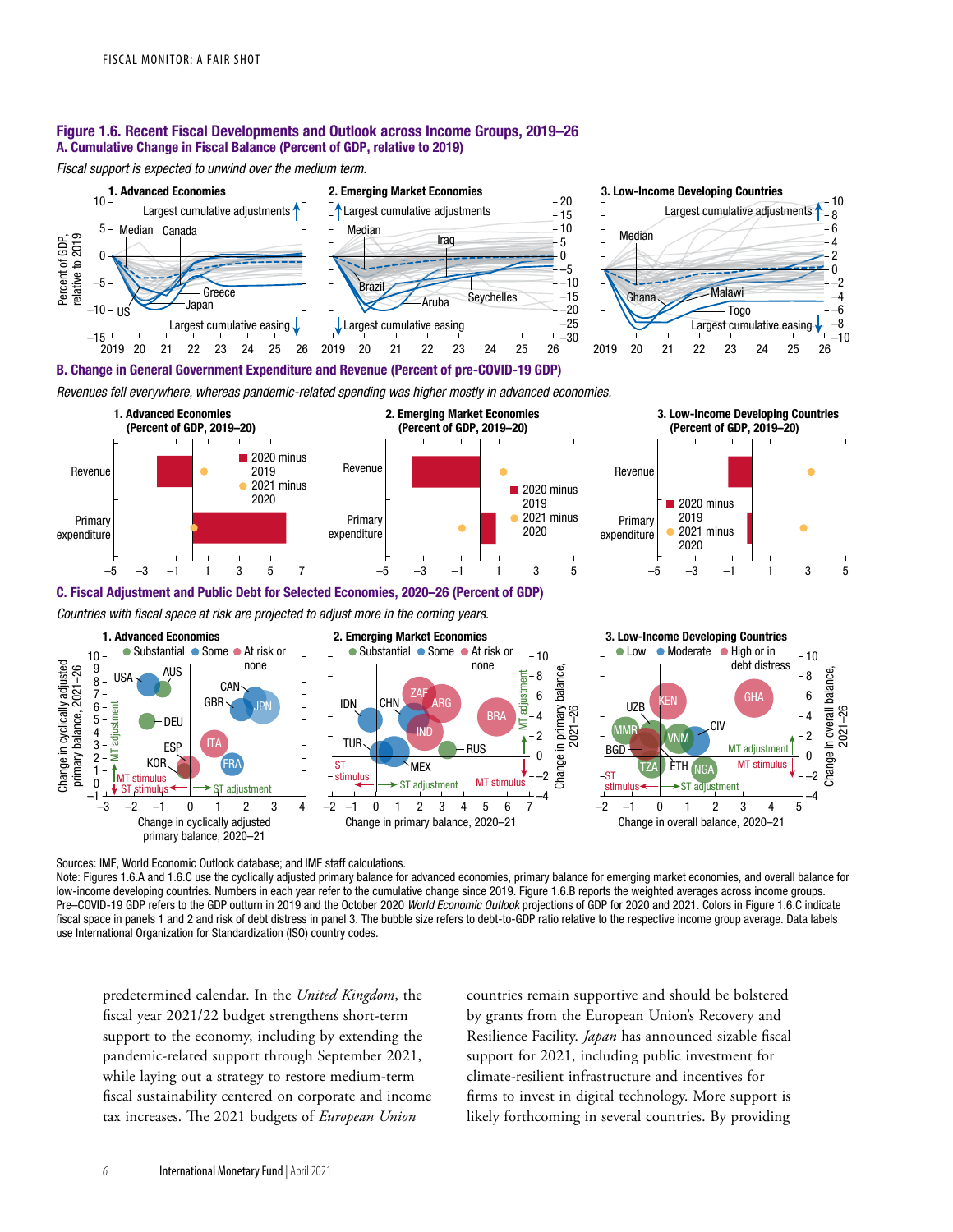additional resources to tackle the public health crisis (including through vaccinations) and supporting those in need (including through unemployment benefits, the earned-income tax credit, child tax credits, and food assistance), the American Rescue Package in the *United States* would create much-needed lifelines as well as a large frontloaded fiscal impulse in the next two years.

Over the medium term, fiscal deficits are projected to shrink in most advanced economies as recoveries accelerate and gradual fiscal adjustments resume. The average cyclically adjusted primary deficit is projected to fall from 7.6 percent of GDP in 2020 to 2.3 percent in 2026, slightly higher than the pre–COVID-19 levels (Figure 1.6.C). *Germany* continues to guide its medium-term budget plan by the policy priority of promoting greener, smarter, and more inclusive growth. Several countries are expected to have larger cyclically adjusted primary deficits compared with the pre–COVID-19 levels (*Belgium, Denmark, Italy, Korea, The Netherlands, Spain*), of which a few would benefit from spending and/or revenue reforms (*Belgium, France, Italy*). In *Japan*, the large increase in fiscal imbalances from COVID-19 and age-related budget pressures point to the need to reanchor the medium-term fiscal policy to ensure that debt remains sustainable. Favorable interest–growth differentials and projected fiscal adjustment plans—likely to occur at a faster pace than projected before the pandemic are expected to stabilize the debt-to-GDP ratios in most advanced economies over the medium term. The average public debt for this group is projected to stand at 121 percent of GDP by 2026, 17 percentage points higher than the pre–COVID-19 levels. Public debt in several countries, however, is projected to rise in the medium term (*Korea, United States*). In *Korea*, increased expenditures to strengthen social safety nets, support job creation, and foster innovation over the medium term are likely to put public debt on an upward trajectory. In contrast, the average public debt for the *euro area* is projected to gradually decline to 92 percent of GDP in 2026*.*

# **Emerging Market Economies: Varied Outlook for Fiscal Responses and Adjustments**

Nearly all emerging market economies eased fiscal policy in 2020. The average overall fiscal deficit more than doubled relative to 2019 to reach 9.8 percent

of GDP. *China* shifted to broader demand support over time after bringing the pandemic under control earlier than most other countries. *India* announced a support package in November 2020 that included multiyear investment incentives, additional agricultural subsidies, and measures to support housing as well as formal and rural employment. *Brazil* expanded the social safety net and provided a job-retention program, as well as implementing other measures. The fiscal deficit in *Saudi Arabia* widened sharply despite an increase in the value-added tax rate, hikes in custom duties, and the removal of 2018 cost-of-living allowances. Revenue and expenditure measures in oil exporters were smaller than the emerging market average, partly reflecting such economies' ability to absorb additional health care costs in existing budget envelopes. Double-digit deficits in many countries contributed to a surge in average government debt ratios to 64.4 percent of GDP at the end of 2020, a 10 percentage points rise from the previous year, reflecting severe economic contraction and—for commodity exporters—lower natural resource revenues. Central banks' asset purchases and other global support measures helped reduce debt-service costs.

The average overall deficit is set to narrow in 2021 to 7.7 percent of GDP under the output recovery projected in the April 2021 *World Economic Outlook* baseline. Revenues are expected to recover somewhat, and pandemic-related spending is set to decline gradually, with significant variation across countries. *China'*s fiscal policy is expected to tighten mildly. Despite the partial unwinding of exceptional fiscal measures, *Indonesia*'s 2021 budget envisages a moderate expansionary fiscal stance as some unspent 2020 budget allocations are carried over and other spending, including public investment, is expected to increase. India's fiscal year 2021/22 budget focuses on health care, education, and public infrastructure and predicts a continued accommodative fiscal stance with increased flexibility in the financing envelope for state governments. Some countries expect large fiscal adjustments. For example, the *Russian Federation* foresees reducing non-oil deficits by gradually unwinding pandemic-related fiscal measures, aiming to return to the fiscal rule in 2022. *Saudi Arabia* has planned a significant central government fiscal consolidation in 2021. *Mexico* approved a "no policy change" conservative budget compared with 2020. In *Brazil*, the expiry of the COVID-19 response "war budget" implies a sizable tightening of primary expenditures.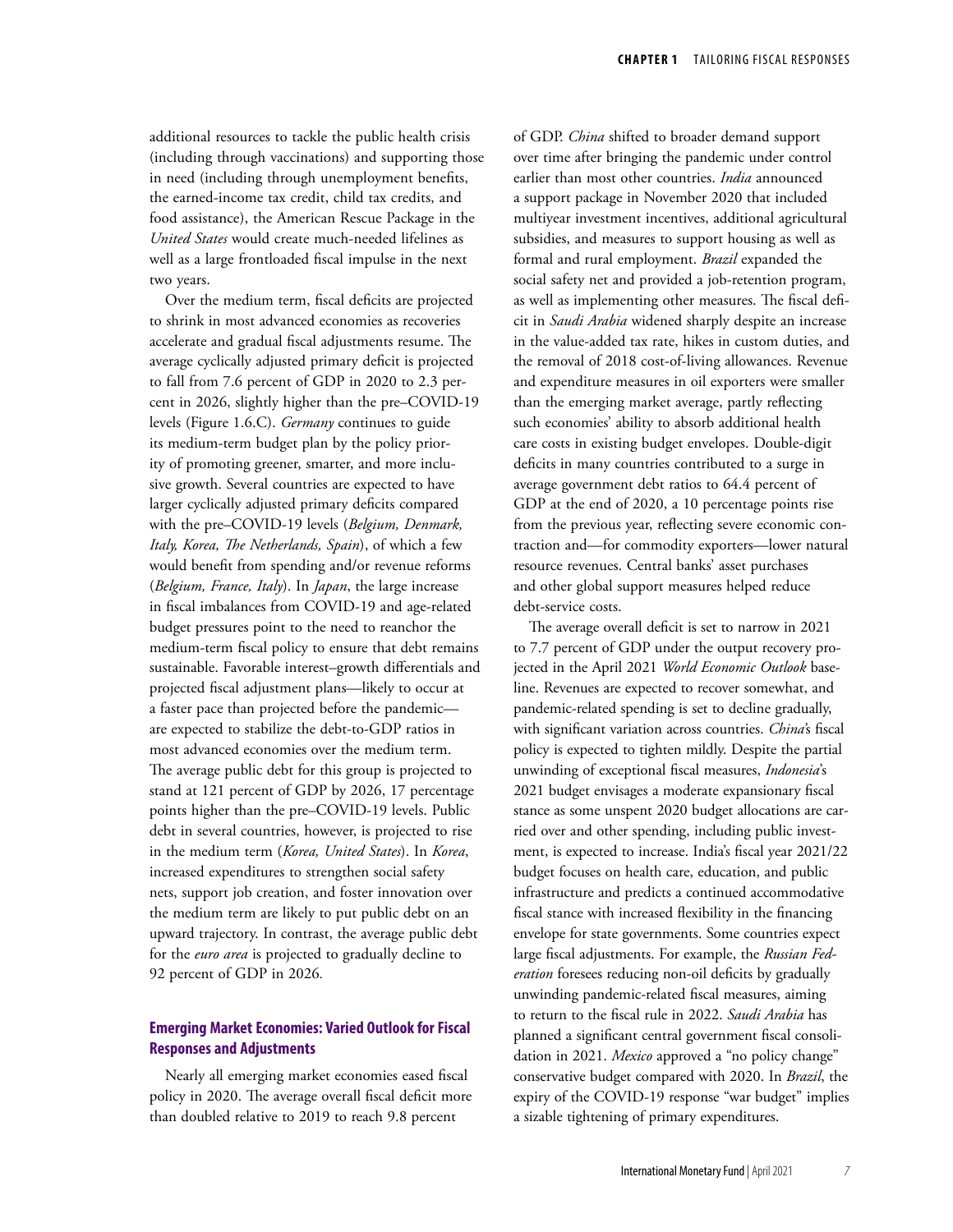The average overall deficit is projected to shrink from 9.8 percent of GDP in 2020 to 4.9 percent in 2026. Fiscal adjustments are envisaged through spending restraint (3.3 percentage points of GDP on a cumulative basis) and moderate revenue mobilization efforts. *China* is projected to tighten off-budget investment. *India* aims to gradually reduce the central government fiscal deficit, although it will be important to lay out a medium-term fiscal framework with concrete measures and targets. In *South Africa*, fiscal adjustment relies largely on containing the wage bill rather than expediting reform of state-owned enterprises and rationalizing costly and inefficient subsidies. *Indonesia* plans adjustments of 1.5 percent of GDP annually during 2022–23 to return to the deficit ceiling, relying on expenditure cuts as the cyclical recovery in tax revenue is offset by the permanent reduction in corporate income tax rates initiated in 2020. Most oil-exporting countries (*Kazakhstan, Saudi Arabia*) foresee significant spending restraints and additional non-oil revenues to reduce sizable deficits, considering that oil revenues are projected to remain more subdued over the medium term than in the pre-2014 period.

With moderate fiscal adjustments, the average government debt-to-GDP ratio is projected to rise further in 2021 and remain on an upward trajectory to exceed 73 percent of GDP by 2026 (largely driven by *China* over the medium term). Although the average interest– growth differential is expected to remain favorable, sizable primary deficits continue to weigh on debt, which is expected to rise further in two-thirds of emerging market economies in 2021. General government debt in *China* is expected to reach 69.6 percent of GDP in 2021, higher than the average in emerging market economies. Likewise, in *South Africa*, the pandemicrelated increase in debt is estimated to continue, reaching 95 percent of GDP by 2026. Debt-to-GDP ratios are projected to stabilize at high levels in several emerging market economies, including *Brazil* (98.4 percent) and *India* (86.6 percent) in 2021. For all countries, a credible medium-term fiscal framework, anchored on revised fiscal objectives and revenue mobilization, can enhance confidence and reduce vulnerabilities.

# **Low-Income Developing Countries: Challenging Trade-Offs**

In 2020, the average overall fiscal deficit of lowincome developing countries increased by 1.5 percentage points of GDP to reach 5.5 percent of GDP, and the average public debt increased by 5 percentage points to reach 49.5 percent of GDP at the end of 2020. Despite large revenue shortfalls from output drops and a concurrent fall in commodity prices, deficits rose by less than in other income groups because total spending remained essentially constant (Figure 1.6.B) as financing remained constrained even after larger external grants and exceptional emergency and concessional financing (including from the IMF). Many governments reprioritized spending for example, 60 percent of countries in the group cut capital expenditures as a ratio of GDP levels projected before the COVID-19 pandemic. Less severe economic contractions compared with advanced economies have served as mitigating factors. Spending needs are expected to rise for vaccination and safety nets, in addition to financing requirements for preexisting development goals.

In 2021, the average fiscal deficit is projected to decline to 4.9 percent of GDP. As economies recover, revenue collection is projected to improve. Capital spending is expected to recover partially in most countries after the temporary cuts in 2020 (*Guinea, Haiti, Malawi, Nigeria, Tajikistan*). However, deficits are expected to widen in a few countries as revenue-to-GDP ratios only partially recover, while spending and debt-service costs continue to rise (*Kenya*). Over the medium term, the average fiscal deficit is projected to return to its prepandemic level by 2026, largely aided by revenue increases (*Republic of Congo, Haiti, Lao P.D.R.*). Average expenditure is projected to broadly stabilize, although some countries with high public debt ratios are projected to restrain spending to secure debt sustainability (*Republic of Congo, Mozambique, Zambia*)*.* In the absence of renewed policy efforts domestically and internationally, achieving the SDGs by 2030 would be extremely difficult.

Near-term debt vulnerabilities remain high. Financing large deficits is challenging, given limited market access and restricted ability to increase revenues in the near term. Average debt levels are projected to peak in 2021 while continuing to climb in some countries. Nonetheless, average debt is projected to stabilize over the medium term, with elevated debt service relative to tax revenues in many countries (exceeding 20 percent in *Ghana, Kenya, Nigeria,* and *Zambi*a) and debt distress risks in several others. Actions were taken in 2020 to provide low-income developing countries with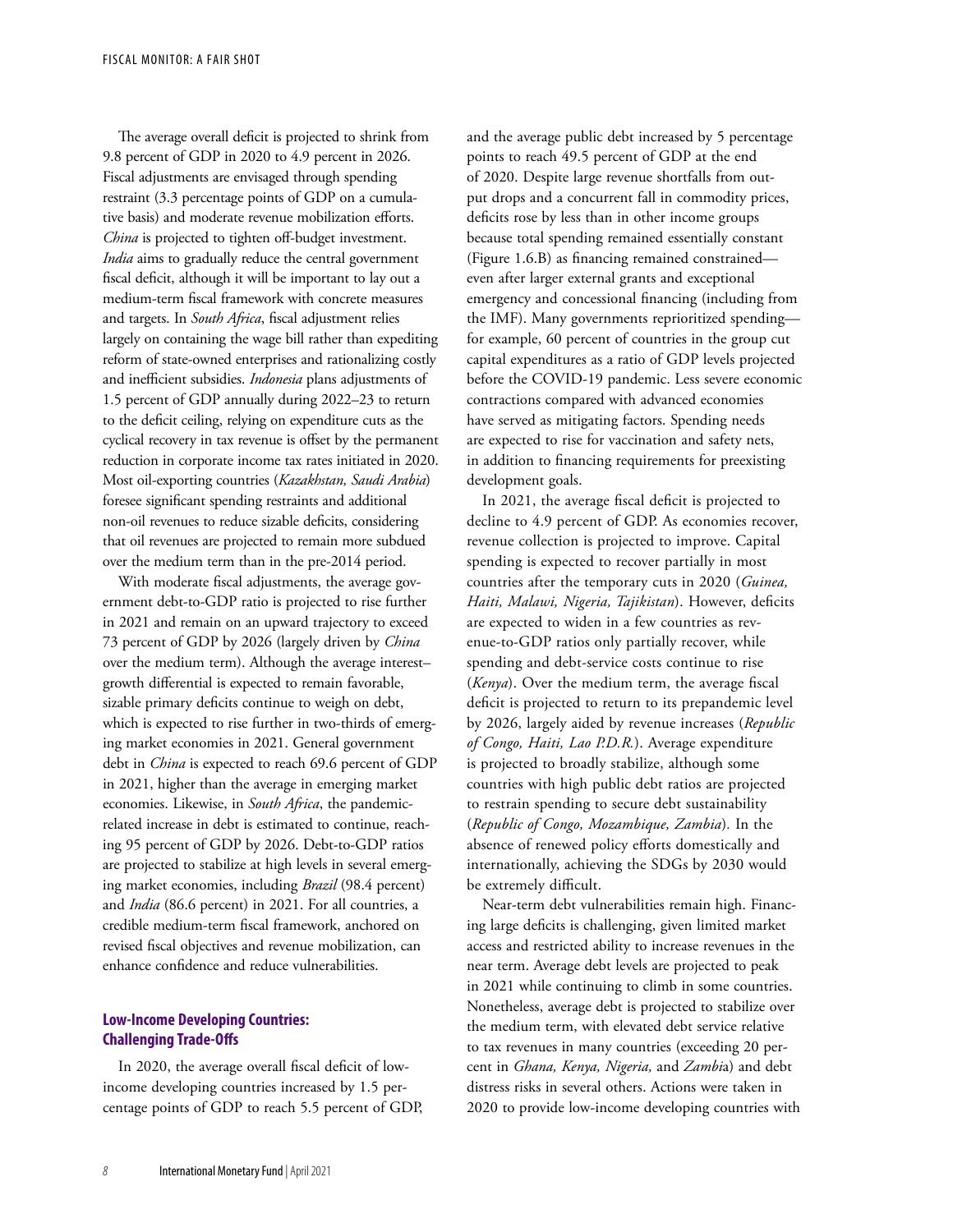grants, concessional loans, and debt relief to address a steep rise in public debt. Beneficiaries included 38 countries (out of 70) assessed to be at high risk of or in debt distress, according to the IMF–World Bank Debt Sustainability Assessments. Fiscal adjustments in several countries (*Vietnam*) and debt restructuring (*Chad, Republic of Congo*) are expected to contribute to debt reduction. As of the end of December 2020, 45 countries (or more than 60 percent of eligible countries) had requested to join or extend the Debt Service Suspension Initiative, benefiting from the suspension of \$5 billion total debt service (or an average of 0.6 percent of countries' public debt) as reported by the Group of Twenty (G20) economies for May through December 2020.

# **Risks to the Fiscal Outlook**

Risks to the fiscal outlook abound on both sides. On the upside, faster-than-expected vaccinations, particularly in emerging market and developing economies, could bring an end to the pandemic sooner than assumed in the baseline, boosting revenue collections and allowing governments to unwind temporary lifelines sooner. On the downside, risks include a more protracted economic downturn, abrupt tightening of financing conditions amid high debt, or materialization of contingent liabilities from liquidity support measures, volatile swings in commodity prices, and rising social discontent. Risks are intertwined and reinforce one another.

• *Protracted economic downturn:* Growth could be weaker if implementation of the announced measures lags or if lockdowns from renewed waves of infections persist. Delays in vaccine deployment and lower vaccine efficacy against new variants of the virus could dampen hopes of a quick exit from the pandemic and increase the scale of long-term scarring. For example, an adverse scenario presented in the April 2021 *World Economic Outlook* shows that high and rising infections would further restrict mobility and activity, leading to 0.5–1 percentage point lower growth in 2021–22 than the baseline and larger fiscal deficits and debt. A premature scaling back of policy support would likely cause losses in employment and income, particularly exacerbating poverty and inequality for vulnerable individuals, such as informal workers and low-income groups.

- *Abrupt tightening of financing conditions:* Higher and rising debt leaves governments and nonfinancial firms more exposed to abrupt changes in financing conditions from the current accommodative levels. An abrupt surge in yields—possibly driven by diverging paths of recovery (with *China* and the *United States* recovering faster than others), policy response to higher inflation expectations, or investors losing confidence in fiscal policy credibility or debt repayment capacity—could worsen financing constraints for emerging market and developing economies, particularly those with large financing needs or debt denominated in foreign currency (April 2021 *Global Financial Stability Report*).
- *Materialization of contingent liabilities:* Nearly 40 percent of global fiscal support constitutes governments' liquidity support measures through provision of loans or guarantees, equity injections, and other forms of quasi-fiscal operations, including through public corporations. Although liquidity support has helped limit bankruptcies, calls on government guarantees or widening losses in stateowned enterprises could cause contingent liabilities to materialize that could eventually weaken government balance sheets (Box 1.1; Mbaye, Moreno Badia, and Chae 2018). Surges in bankruptcies could further strain public balance sheets through corporate-bank-sovereign links.
- *Volatility in commodity prices:* Renewed weakness in commodity prices could worsen the revenue outlook, posing challenges to already stretched budgets in commodity-exporting countries.
- *Rising social discontent:* Social tensions could erupt as the pandemic or an inadequate policy response including unequal access to vaccines—lead to more deaths or socioeconomic hardship (unemployment, poverty, malnutrition, inequality, food shortages, or price increases) and exacerbate deep-rooted discontent. These factors could weaken the trust in and policy effectiveness of governments and put public finances at risk.

# **Effectiveness of Discretionary Fiscal Policy Responses to COVID-19**

The size, composition, and duration of fiscal support has varied across countries (Figure 1.7, panel 1) and has influenced its effectiveness. Of the \$16 trillion in global pandemic-related fiscal actions taken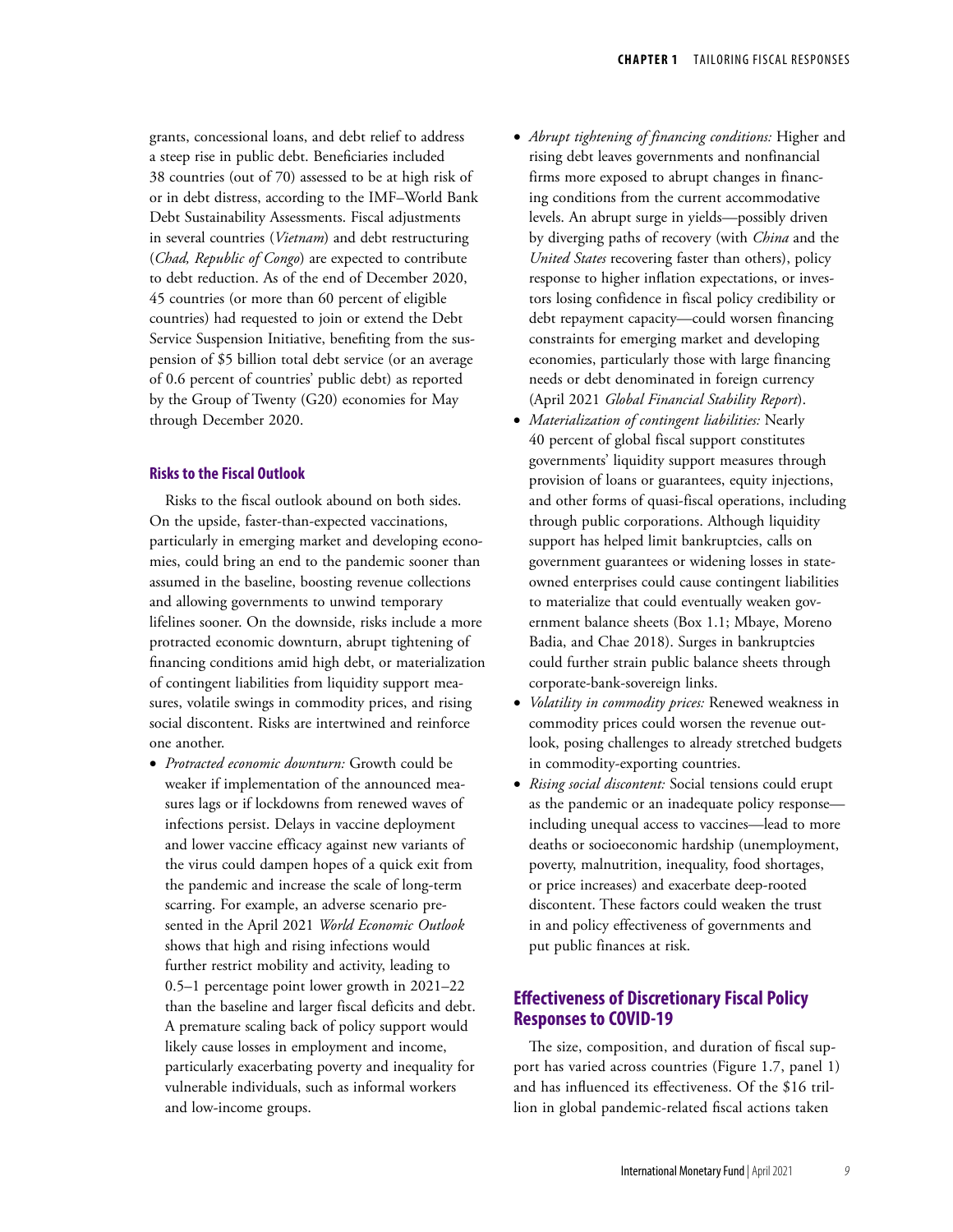### Figure 1.7. Government Fiscal Support in Response to COVID-19, 2020–21

The size, nature, and duration of fiscal support varied significantly across countries.



Sources: IMF, Fiscal Monitor Database of Country Fiscal Policies in Response to COVID-19; and IMF staff estimates. Note: Data refer to fiscal measures announced between January 2020 and March 17, 2021. AEs = advanced economies; EMs = emerging market economies;  $G20 = Group$  of Twenty; LIDCs = low-income developing countries; SMEs = small and medium enterprises.

through March 17, 2021, \$10 trillion consists of additional spending and forgone revenue, and \$6 trillion of government loans, guarantees, and capital injections. Among G20 advanced economies, half of the above-the-line support was devoted to employment protection and household income support (Figure 1.7, panel 2). Among emerging market economies, public works (typically aimed at infrastructure investment) and employment protection received the most support. In G20 advanced economies, large firms benefited more from government support (dominated by guarantees and quasi-fiscal activities). Many advanced economies have announced multiyear fiscal actions with revenue and spending measures of 6 percent of GDP in 2021 to contain the health crisis, provide lifelines, and support the recovery. In contrast, pandemic-related fiscal support in emerging

market economies has been frontloaded (Figure 1.7, panel 3). A large part of fiscal support is expiring (*Brazil, China*) and in only a few cases is it being replaced with new measures or substantial extension of existing programs (*France*, *Japan*, *Spain*, *United States*) (Figure 1.7, panel 4). The rest of this section assesses how effective support measures have been in mitigating the adverse impact of the pandemic on output, employment, and incomes.

*Output effects of fiscal measures.* Empirical analysis suggests that government spending and revenue actions have prevented a more severe global economic contraction—including through spillovers. It is estimated that, at the global level, such actions have mitigated the fall in global growth in 2020 by 2 percentage points (Chudik, Mohaddes, and Raissi 2021). The effect of the fiscal actions is likely stronger as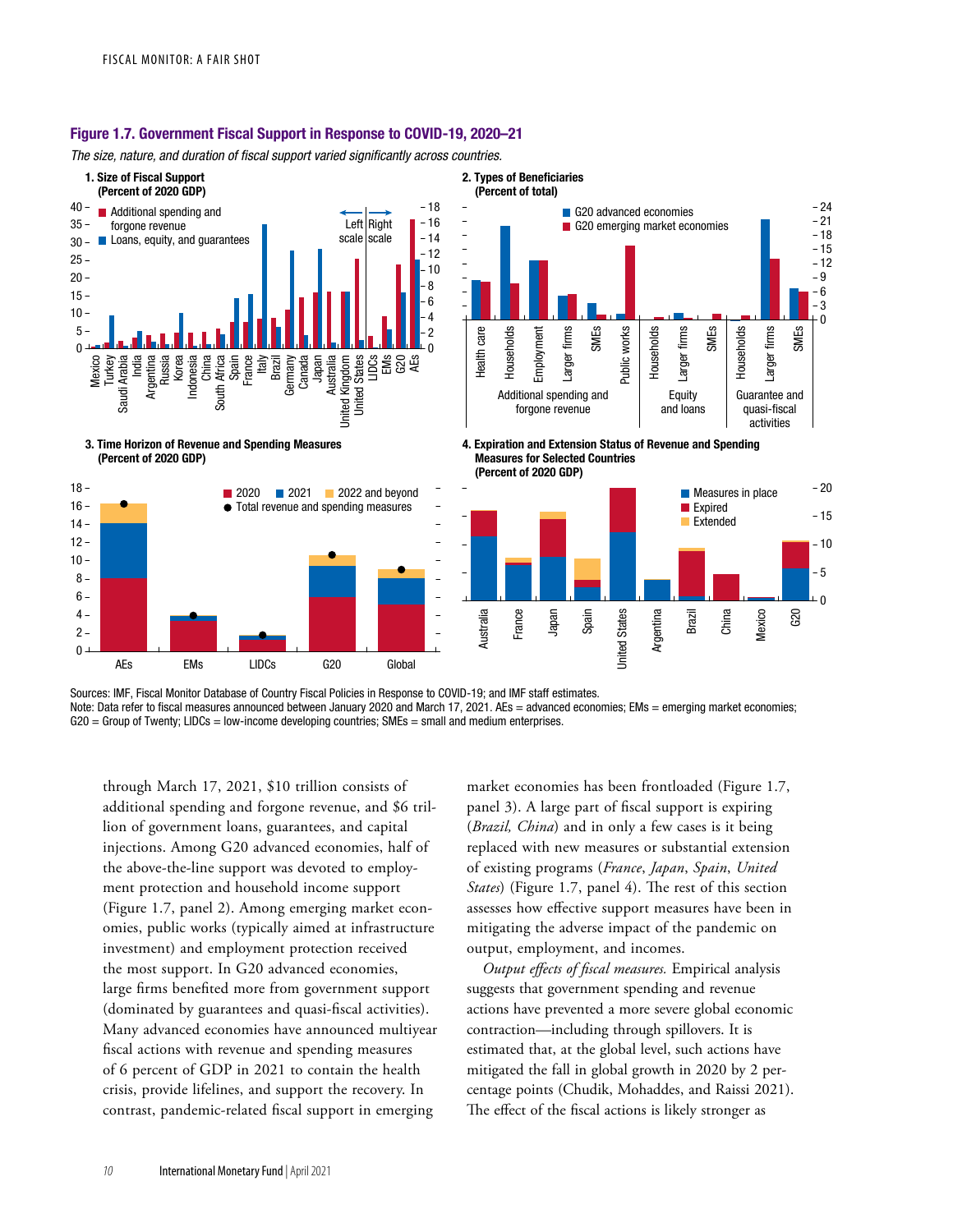#### Figure 1.8. Forecast Revisions in Private Consumption and Demand, 2020

(Percent of GDP for fiscal support; percentage points for private consumption and demand)

Early public health containment measures saved taxpayer money.



Source: IMF staff calculations.

Note: Early containment is achieved if the aggregate stringency index is above the cross-sectional median after the country had reached 100 cases of infections.

> the analysis does not include loans, guarantees, and equity injections, because their more limited use in past years compared with the present crisis makes their macroeconomic effects difficult to quantify.<sup>1</sup> For individual countries, the effects depend on country-specific factors, cross-border spillovers, and the size and composition of policy support. In general, countries with larger spending and revenue actions (mostly advanced economies) have experienced smaller output contractions. The growth effects of fiscal measures were especially large in *Canada*, *Germany*, and the *United States.* Such effects occurred sooner in countries that relied on consumption- and income-support measures, whereas they have taken place with longer lags but also longer duration in countries, such as *China*, that made greater use of public investment (in addition to relief for households and businesses) to support the recovery soon after the pandemic was initially brought under control. Although emerging market economies have provided smaller fiscal packages, on average, many have benefited from spillovers from massive monetary and fiscal policy responses by advanced economies, which eased global financial conditions, limited capital outflow pressures in emerging markets, and supported global demand (despite supply disruptions).

# Figure 1.9. Unemployment Forecast Revisions and Fiscal Measures, 2020



Large fiscal support restrained the surge in unemployment.



Source: IMF staff calculations.

Note: "Above-the-line measures" refers to additional spending and forgone revenue in response to the COVID-19 pandemic.

*Private demand and employment effects of fiscal measures.* Fiscal support has also mitigated the adverse effects of the pandemic on private demand, private consumption, and unemployment. The scale and effect of fiscal support has also been influenced by public health containment measures designed to limit the spread of the virus (October 2020 *Fiscal Monitor*). Such containment measures have differed across countries in size and timing. Countries that adopted stronger containment measures earlier in 2020 deployed smaller fiscal packages and experienced smaller downward revisions in forecasts of real private consumption and real private demand (Figure 1.8).2 Fiscal measures have also dampened job losses: larger above-the-budget-line fiscal support for employment (such as wage subsidies to firms and employment-retention programs) is associated with a smaller upward revision in the unemployment rate (Figure 1.9).

*Labor market effects of fiscal measures.* The measures chosen to protect jobs or support workers' incomes have influenced the effects on employment and well-being. For example, high-frequency data indicate that countries that relied primarily on wage subsidies or job-retention programs often experienced adjustments by reducing the number of working hours

<sup>&</sup>lt;sup>1</sup>Moreover, the analysis focuses on discretionary policy measures and may not fully capture the effects of automatic stabilizers (for example, automatic increases in unemployment benefits as employment falls).

<sup>2</sup>Forecast revisions refer to the 2020 estimate of private consumption and demand from the October 2020 *World Economic Outlook* minus the projection of the same variable for the year 2020 from the October 2019 *World Economic Outlook*.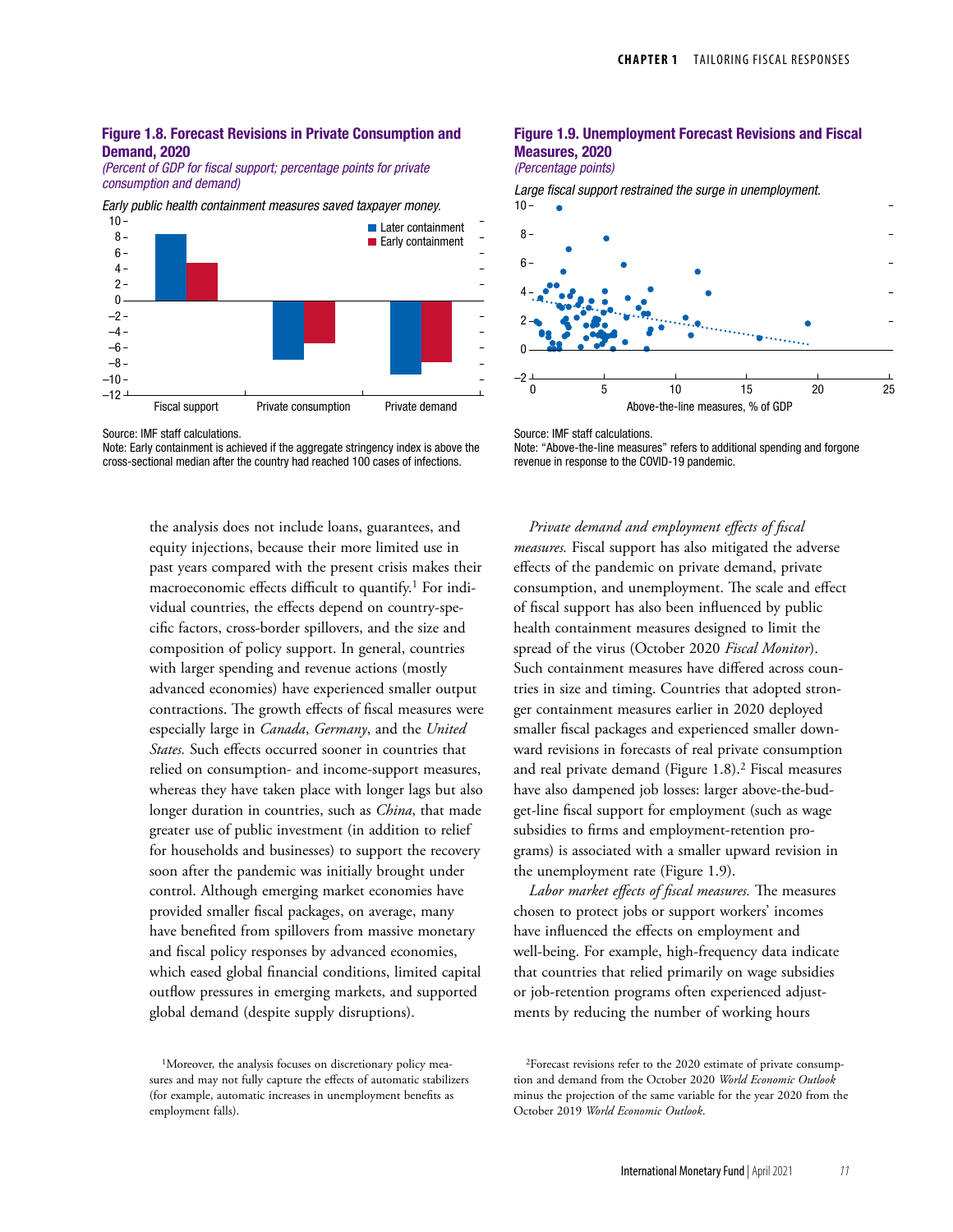# Figure 1.10. Effects of the Pandemic on Employment, 2019:Q1–2020:Q3

*(Index; 2019:Q1 = 100)*

*Countries with extensive job-retention programs experienced fewer job losses.*



Sources: Eurostat; and Haver Analytics.

Note: Data labels use International Organization for Standardization (ISO) country codes.

> (*France, Germany, Italy, United Kingdom*), whereas more jobs were lost in countries that extended unemployment benefits (*Canada, United States*), although lost incomes were largely replaced (Figure 1.10).

The long-term implications of different forms of labor market support also depend on the duration of the pandemic. Whereas job-retention programs are powerful at reducing separations and preserving ultimately viable job matches, they could, if such programs are overextended, hamper reallocation to the jobs that will be created in the postpandemic era (Barrero, Bloom, and Davis 2020). High-frequency data show that job-retention programs have so far adjusted flexibly in line with an increase in working hours—as reflected in a decline in the take-up of such programs relative to the spring of 2020 (Figure 1.11). The effects of recent extensions of job-retention programs remain to be seen. Another risk is that wage subsidies have postponed—rather than averted—layoffs that could occur when support is withdrawn. For countries that relied largely on unemployment benefits, displaced workers may ultimately be structurally unemployed if their skills erode before job creation resumes. Effective support would, therefore, need to be adjusted over time to account for these trade-offs and the evolving path of the pandemic, with support relying more on reallocation measures during the recovery phase (Chapter 3 of the April 2021 *World Economic Outlook*).

# Figure 1.11. Take-Up of Job-Retention Schemes for Selected Advanced Economies



Take-up of job-retention programs has fallen from peak levels.



Sources: The Financial Times; Organisation for Economic Co-operation and Development; UK Office of National Statistics; and University of Oxford. Note: Data labels use International Organization for Standardization (ISO) country codes.

*The effect of fiscal measures on social safety nets.*  Additional social protection spending in response to the COVID-19 pandemic was 0.6 percent of GDP on average during the first three quarters of 2020, including to widen social safety nets (Gentilini and others 2020). Increased social protection spending has mitigated the rise of global extreme poverty by about 10 million people (October 2020 *Fiscal Monitor*). The effectiveness of social safety nets can be assessed along several dimensions, including coverage, adequacy, and cost efficiency. During the COVID-19 crisis, the share of the population covered by social safety nets has increased in emerging market and developing economies, with significant cross-country variation (Figures 1.12 and 1.13). Some countries, such as the *Philippines*, have reached a large portion of the population through social assistance to low-income households, displaced workers, and small businesses. In addition to broader coverage, the existing beneficiaries of social safety nets have received higher transfers as well, resulting in improved adequacy levels in 2020. Across regions, Middle East and North African countries have recorded the highest rise in coverage but the lowest increases in terms of adequacy of benefits reflecting untargeted support (for example, subsidies) for many countries in the region. In Latin American and Caribbean countries, adequacy levels doubled while keeping a relatively high coverage of the population.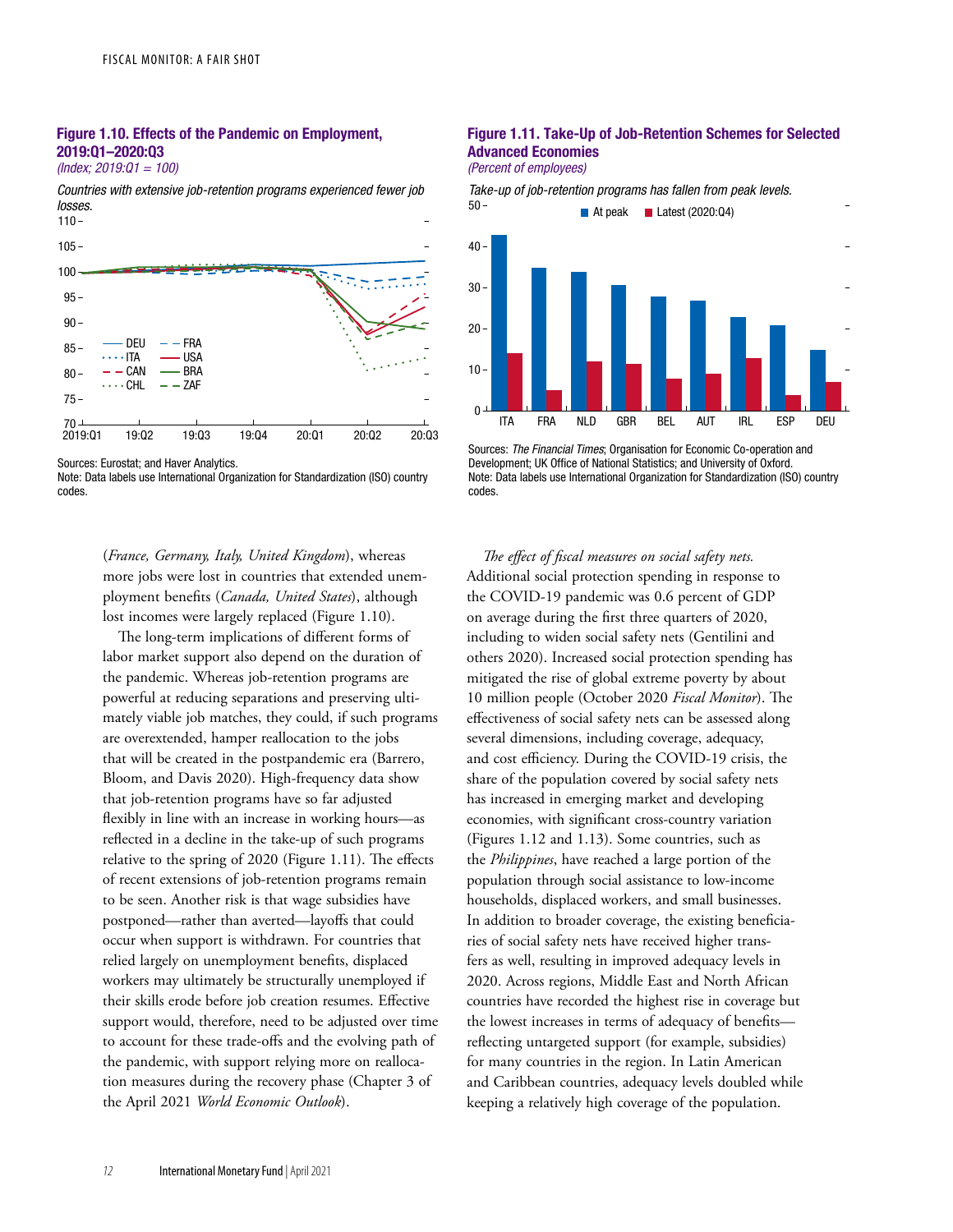#### Figure 1.12. Adequacy and Coverage of Social Safety Nets (Percent of eligible beneficiaries, left scale; percent of household pretransfer income, right scale)

*Social safety nets expanded during the pandemic.*



Sources: Gentilini and others 2020; World Bank ASPIRE; and IMF staff estimates. Note: Adequacy is the total transfer amount received by beneficiaries as a share of pretransfer total income and coverage denotes the share of population that receives social assistance.  $AP = Asia$  and Pacific;  $EMs = emerging$  markets;  $EUR = Europe$ ; LAC = Latin America and the Caribbean; LIDCs = low-income developing countries; MENA = Middle East and North Africa; SSA = sub-Saharan Africa.

Despite these efforts, preexisting gaps in social protection systems could hamper cost efficiency and should be addressed durably (for example, by reducing leakages of benefits to high-income groups and program fragmentation and by expanding coverage).

# **Near-Term Policies: Win the Vaccination Race and Target Support More Effectively**

The strength of the recovery hinges on when the pandemic is controlled and how policy support will continue. It is, therefore, imperative to ensure that health care systems everywhere are adequately resourced and that global cooperation on producing and distributing vaccines to all countries at affordable prices is reinforced, particularly because many low-income countries rely on external grants to finance their vaccination plans. Vaccines are a global public good. Efforts to increase funding for COVAX—the multilateral mechanism for equitable access to vaccines—must be scaled up. The sooner global vaccinations control the pandemic, the quicker economies can return to normal and will need less government support. Under the April 2021 *World Economic Outlook* upside scenario in

#### Figure 1.13. Coverage of COVID-19 Social Assistance *(Percent of countries, vertical axis; percent of population, horizontal axis)*

*Coverage of safety nets rose across the board, but to varying degrees.*



Sources: Gentilini and others 2020; World Bank ASPIRE; and IMF staff estimates. Note: Coverage denotes the share of population that receives social assistance. Some countries have a high coverage (sometimes exceeding 100 percent of the population) owing to program duplications. Those exceeding 100 percent of the population are excluded. Post–COVID-19 data are constructed by adding COVID-19 social assistance to pre–COVID-19 information. Data labels use International Organization for Standardization (ISO) country codes. EMs = emerging markets; LIDCs = low-income developing countries.

which faster global vaccination brings the virus under control sooner, the global gain in GDP is \$9 trillion cumulatively through 2025, with two-fifths of that gain accruing to advanced economies. Assuming a tax-to-GDP ratio of 30 percent on average and unit elasticity of revenues with respect to output, this would translate to a \$1 trillion cumulative gain in revenues for advanced economies, plus savings from reduced spending on lifelines for people and firms. Such an increase would provide an excellent return on investment for public money, paying for itself, given that the cost of global vaccination is estimated in the tens of billions of dollars.

As lockdowns become increasingly more localized and recoveries accelerate, lifelines should be better targeted and focus on people still significantly affected by the pandemic. As economies open up, support policies should rotate toward structural transformation (for example, supporting vocational training, providing hiring incentives, or facilitating the balance sheet repair of nonfinancial firms).

Under current policies, many programs are set to expire before the race between vaccinations and new waves of infections end. Countries need to maintain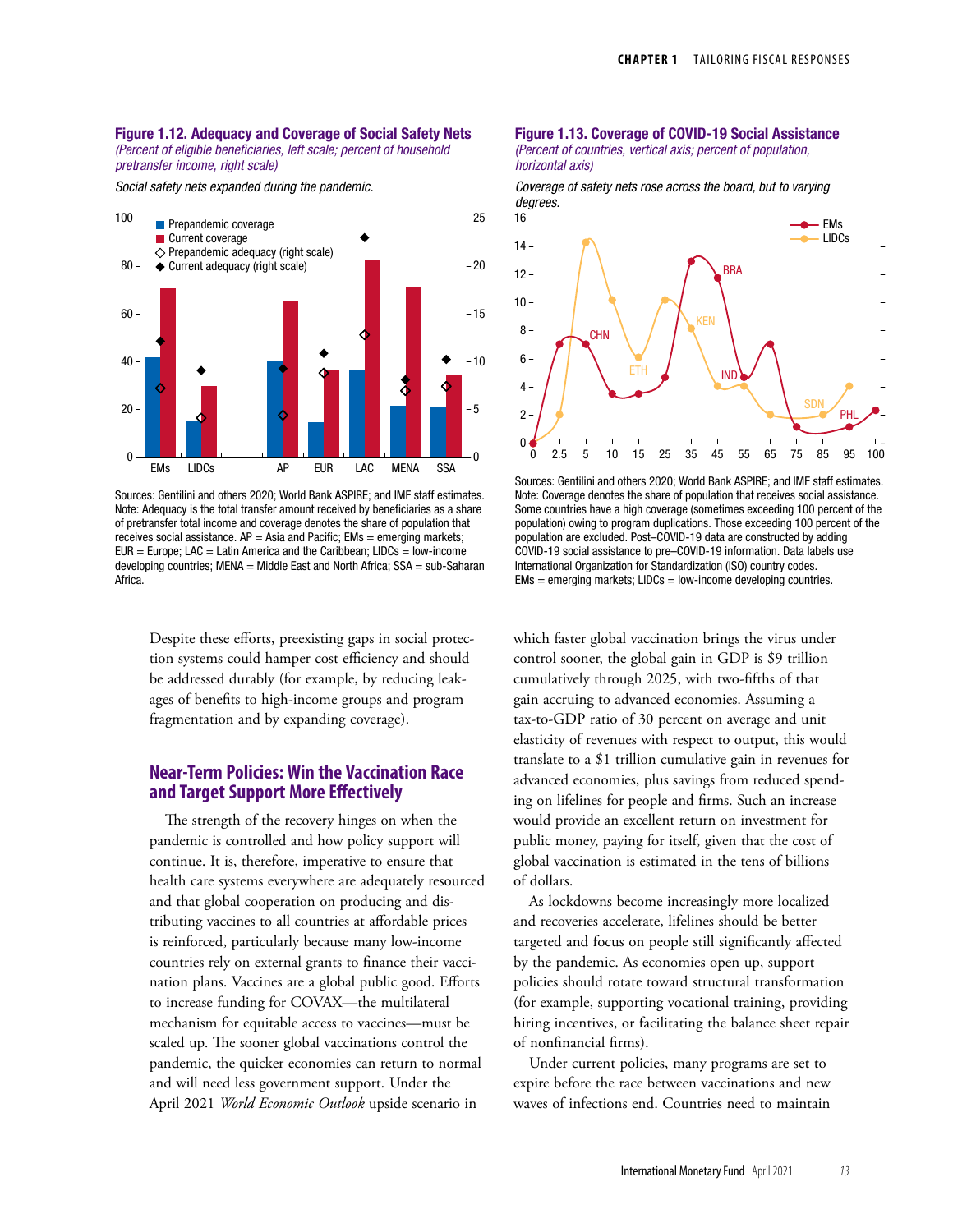support measures flexibly but refine their design and eligibility criteria as trade-offs between policy instruments (for example, job-retention programs versus income-support programs) evolve according to the path of the pandemic. Support measures should therefore focus on the most vulnerable households and viable or systemic firms and on helping workers prepare for the post-COVID-19 economy. Emergency lifelines should be withdrawn only gradually where local transmission has been persistently low and activity has begun to normalize. If policy space permits, resources freed from expiring lifelines can be reallocated to support the recovery and structural transformation (Chapter 3 of the April 2021 *World Economic Outlook*). Yet, if the pandemic and economic indicators worsen, withdrawal of support should be paused or reversed. Measures may need to be extended with contingent spending plans through supplementary budgets or established COVID-19 contingency funds. Ensuring transparency in usage and carefully managing fiscal risks from contingent liabilities will be crucial given their scale, coverage, and novelty (IMF 2020e).

*More targeted support to vulnerable households.* The pandemic has had a disproportionately adverse effect on poor people, youth, women, minorities, and workers in low-paying jobs and the informal sector (Chapter 2). Policymakers should ensure social protection spending is sustainable over the potential duration of the crisis and enhance the effectiveness of such spending through better targeting:

• Improving the coverage of social safety nets in a cost-effective way can be achieved by limiting the leakage of benefits to unintended beneficiaries. Other options include enhanced means testing in advanced economies and proxy means testing in emerging market and developing economies, whereby targeting is improved by identifying needy households on the basis of characteristics strongly associated with welfare, such as household size and composition, age of the household head, number of dependents, employment status, position of significant assets, and so on (Coady and Le 2020). Countries can use instruments that are effective in reaching individuals most in need, including individuals in the informal sector. For example, two-thirds of workers in the informal sector in sub-Saharan Africa do not have access to banking or other financial services. Effective instruments could therefore include government-to-person payments,

mobile money, in-kind transfers such as food assistance, basic education and health care services, matching databases of beneficiaries to create a single registry, and use of community-based methods to identify needy households.

• Increasing the progressivity of net transfers by reducing the benefit withdrawal rate as earnings increase would improve the design of safety net programs. Beyond social safety nets, there is opportunity to extend unemployment benefits for longer periods (but possibly at reduced levels) and to implement gender budgeting.

*Support to otherwise viable nonfinancial firms.* Government support to nonfinancial firms in 2020 was timely, and it reduced liquidity shortages, job losses, and bankruptcies (Ebeke and others 2020). However, with limited information about firms' viability, the support was sometimes not sufficiently targeted. For example, one-fifth of nonfinancial firms that received government support did not experience a large direct adverse effect on their operations, leading to substantial mismatches in access to public credit or other liquidity programs (Cirera and others 2021; Figure 1.14). In some cases, low demand, administration capacity constraints, or conditionality contributed to a low take-up rate of loan guarantees (*Germany, United States*).

#### Figure 1.14. Nonfinancial Firms' Access to Public Support, by Size and Type of Shock (Percent)

Larger firms had better access to support. Many firms received support although they were not directly affected by the COVID-19 pandemic.



Sources: Cirera and others 2021; World Bank, Business Pulse and Enterprise Surveys data.

Note: "No shocks suffered" refers to firms that did not experience business closure or a decrease in sales relative to before COVID-19.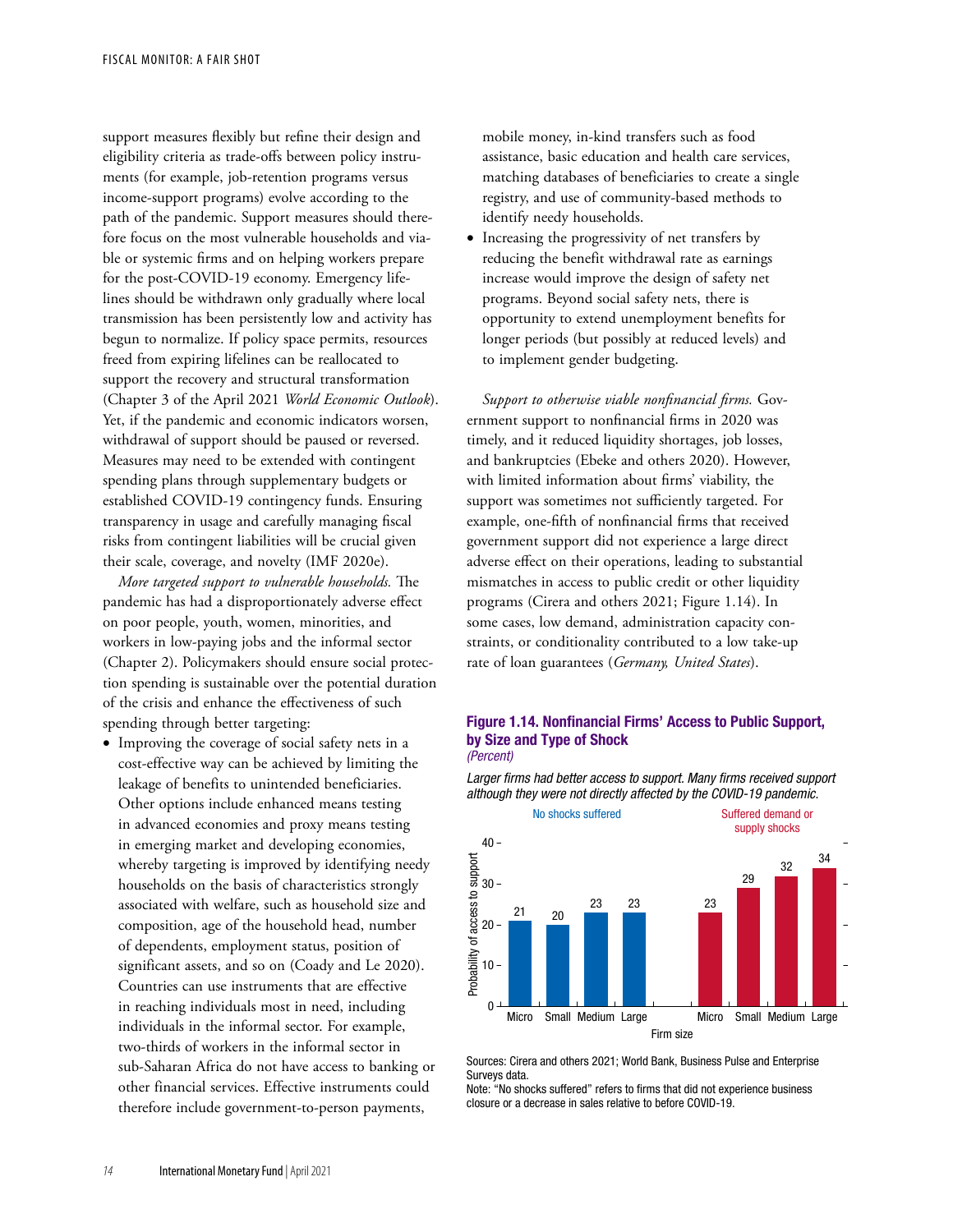Various liquidity programs have covered one-quarter of the surveyed nonfinancial firms, with larger firms being more likely to receive public support than small and medium-sized enterprises.

As the pandemic persists, governments need to tailor policies that prevent resource misallocation and limit the rise of low-productivity firms that depend on government assistance for survival. The size and type of support will also depend on available fiscal space, type of firm, and the ability of governments to manage programs involving a large number of firms (Box 1.2). Governments should also roll back blanket loans and guarantees, and public support should be limited to circumstances in which there is a clear market failure. Examples include when a high degree of uncertainty deters the flow of funds from banks and capital markets to nonfinancial firms in the absence of government assistance, or when private sector participants fail to internalize the cost to society of widespread bankruptcies and job losses, or when private and public sector mechanisms are not adequate to resolve insolvency problems in a timely and effective way. To tackle the risk of widespread insolvencies, (quasi) equity injections such as junior "profit participation" loans could be considered, if fiscal space permits and capacity to reach and monitor the intended firms exists (Díez and others 2021).

Budget needs are expected to remain sizable, including for widespread vaccinations; continued provision of targeted lifelines adapted to recurring waves of contagion; and broad-based demand support, depending on fiscal space and macroeconomic conditions as economies emerge from the pandemic. These challenges will pose formidable policy trade-offs for policymakers—especially in highly indebted emerging market and developing economies that face tight financing constraints and have limited capacity for social protection and domestic revenue mobilization. The situation is even more precarious in fragile states or countries that are at risk of debt distress, limiting the scope for near-term support. In addition to reprioritizing noncritical spending and seeking efficiency gains, several countries will need assistance from the international community, including grants, concessional and emergency loans, and, in some cases, debt restructuring of commercial and official debt. Quickly implementing the G20 Common Framework for Debt Treatments and widening its country coverage of eligible debtors is thus necessary.

# **Broader Policy Priorities: Anchor Fiscal Support, Transition to a New Post-COVID-19 Economy, and Address Crisis Legacies**

The trade-off between continuing to support the economy in the near term and strengthening fiscal positions over time can be made more palatable within credible medium-term fiscal frameworks attuned to economic developments. For example, in countries where recovery is faster and more complete than expected, lifelines could be withdrawn faster and fiscal buffers built more quickly. Once the recovery is firmly in place, calibrated consolidation strategies supported by pro-growth and inclusive measures should be implemented. This is especially true in advanced economies that face elevated debt levels and structural pressures such as those related to aging. In highly indebted emerging market and developing economies, low-for-long interest rates are not assured and investor appetite may disappear quickly; large financing needs, foreign currency denomination, and short maturity can be amplifying factors. Early development and announcement of such strategies could create more near-term fiscal space for maneuver while anchoring fiscal sustainability. Commitment devices, such as strengthened rules-based or principles-based fiscal frameworks with increased transparency and accountability mechanisms and legislation such as "preapproval" of future tax reforms can also enhance policy credibility. The use of escape clauses or temporary suspension of fiscal rules has provided many countries with flexibility in accommodating fiscal support during the pandemic (Box 1.3). To avoid undermining the credibility of rules-based fiscal frameworks, countries should clearly communicate pathways for reinstating the rules (and, in some cases, recalibrate the rules' limits or improve their design) and reducing deficits and debt below the required limits.

In low-income developing countries, achieving debt sustainability while addressing development needs requires raising domestic revenues, improving spending efficiency, and facilitating private sector activity through structural reforms and improvements in governance and the rule of law. The COVID-19 pandemic has set back countries' progress toward achieving the SDGs. Financing needs for SDGs were already large before the pandemic and, based on an in-depth analysis of four low-income countries and emerging market economies, would likely rise further by 2.5 percentage points to 4 percentage points of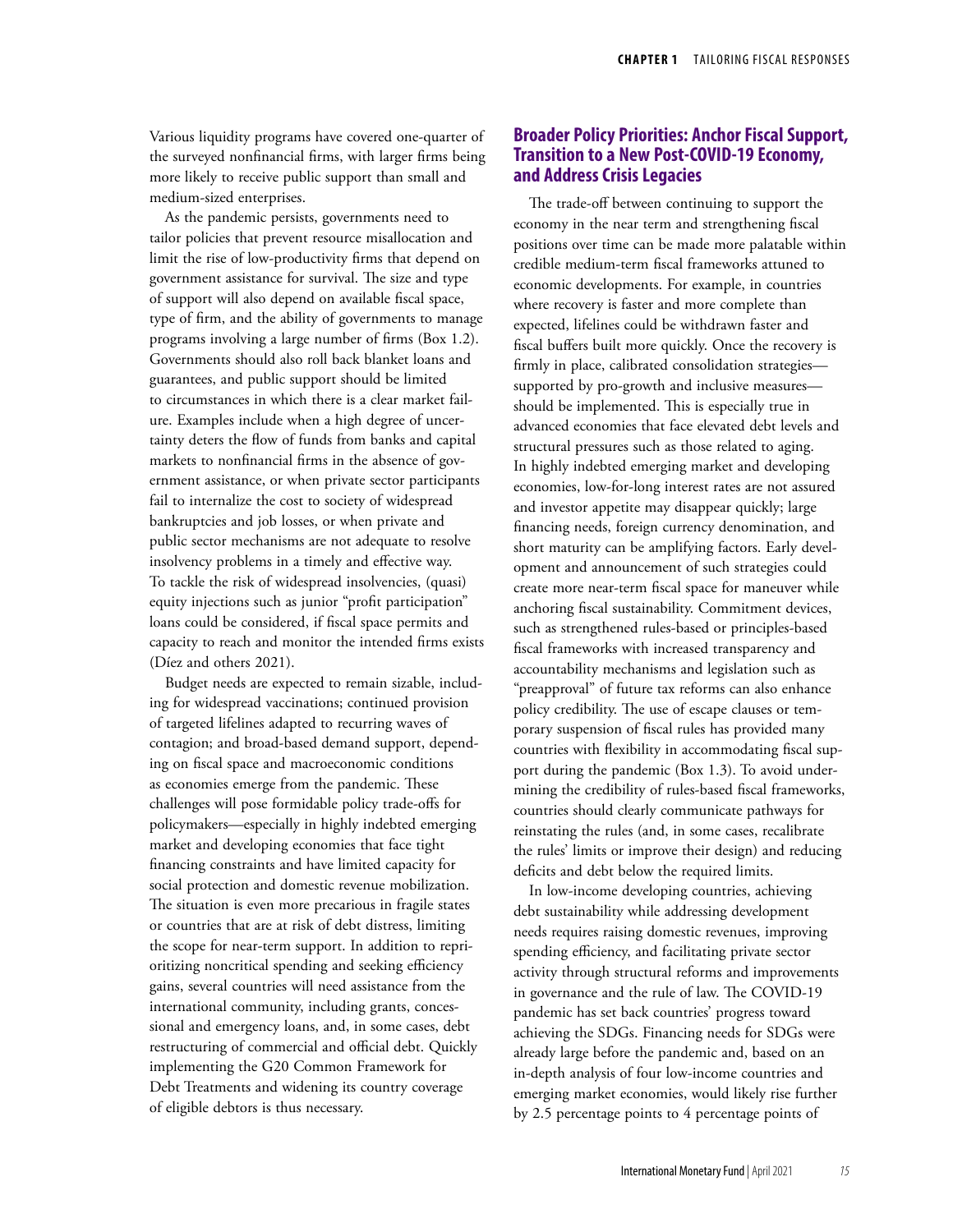GDP in those countries, depending on the potential scarring effects of the pandemic (Benedek and others 2021). Revenue collection should be bolstered through a medium-term revenue strategy in which both tax policy and revenue administration efforts are well coordinated. Measures include implementing well-designed value-added taxes with timely refunds; building capacity for property taxation; gradually expanding the base for corporate and personal income taxes, including by eliminating costly tax exemptions; and efficiently taxing extractive industries (IMF 2019a). Adopting a comprehensive risk-based strategy (by focusing on large taxpayers) could improve compliance. Concerns that the value-added tax would affect low-income households disproportionately can be better addressed by strengthening social safety nets (Chapter 2).

The effect of the crisis on countries' public finances also reinforces the need to improve debt management and transparency. Advanced economies and some emerging markets could lock in historically low borrowing costs and extend average debt maturities. Low-income countries should close gaps in their debt operations, including weak legal frameworks, lack of operational risk management, insufficient audits, and incomplete coverage of debt statistics (particularly debt contracted through autonomous public entities, extrabudgetary funds, and state-owned enterprises that remains off budget). Further efforts are needed to manage risks and keep up with the evolving complexity of public debt structures. Measures include publishing

regular debt reports, broadening the coverage of debt statistics, and limiting risks from contingent liabilities. All governments need to monitor and manage fiscal risks associated with pandemic-related support (which, if realized, would further add to public debt) and disclose contingent liabilities comprehensively.

A well-designed and timely fiscal package can support an inclusive economic recovery while reducing public debt over time. Model simulations for a typical advanced economy or an emerging market with manageable financing costs—calibrated to roughly match the deep contraction of global GDP in 2020—could help inform the design of such a package (Online Annex 1.1). The simulations consist of temporary transfers to lower-income households, frontloaded public investment, and higher labor income taxes in the medium term. The model offers two distinctive insights. First, timing is critical. It is beneficial to provide greater short-term fiscal support when interest rates are low and economic slack is high and to strengthen fiscal positions once a recovery is under way. Second, the composition of measures matters. Reliance on high-multiplier expenditure measures and progressive personal income taxation can raise growth and mitigate income inequality while containing the increase in public debt over time. Transfers boost income and consumption for low-income households, and increased taxes are borne by high-income households over the medium term (Figure 1.15).

### Figure 1.15. Balancing Greater Short-Term Support and Medium-Term Fiscal Discipline

Simulations show that a well-designed fiscal package can raise growth and mitigate income inequality while containing the increase in public debt over time.



#### Source: IMF staff estimates.

Note: The baseline has no additional fiscal actions relative to what was deployed in 2020. The benchmark package consists of targeted transfers to low-income households (2 percent and 1.5 percent of GDP for years one and two, respectively), public investment (0.5 percent of GDP for the first two years and declining gradually), and a delayed increase in labor income tax rates for high-income households by 0.5 percentage points at the peak (Online Annex 1.1).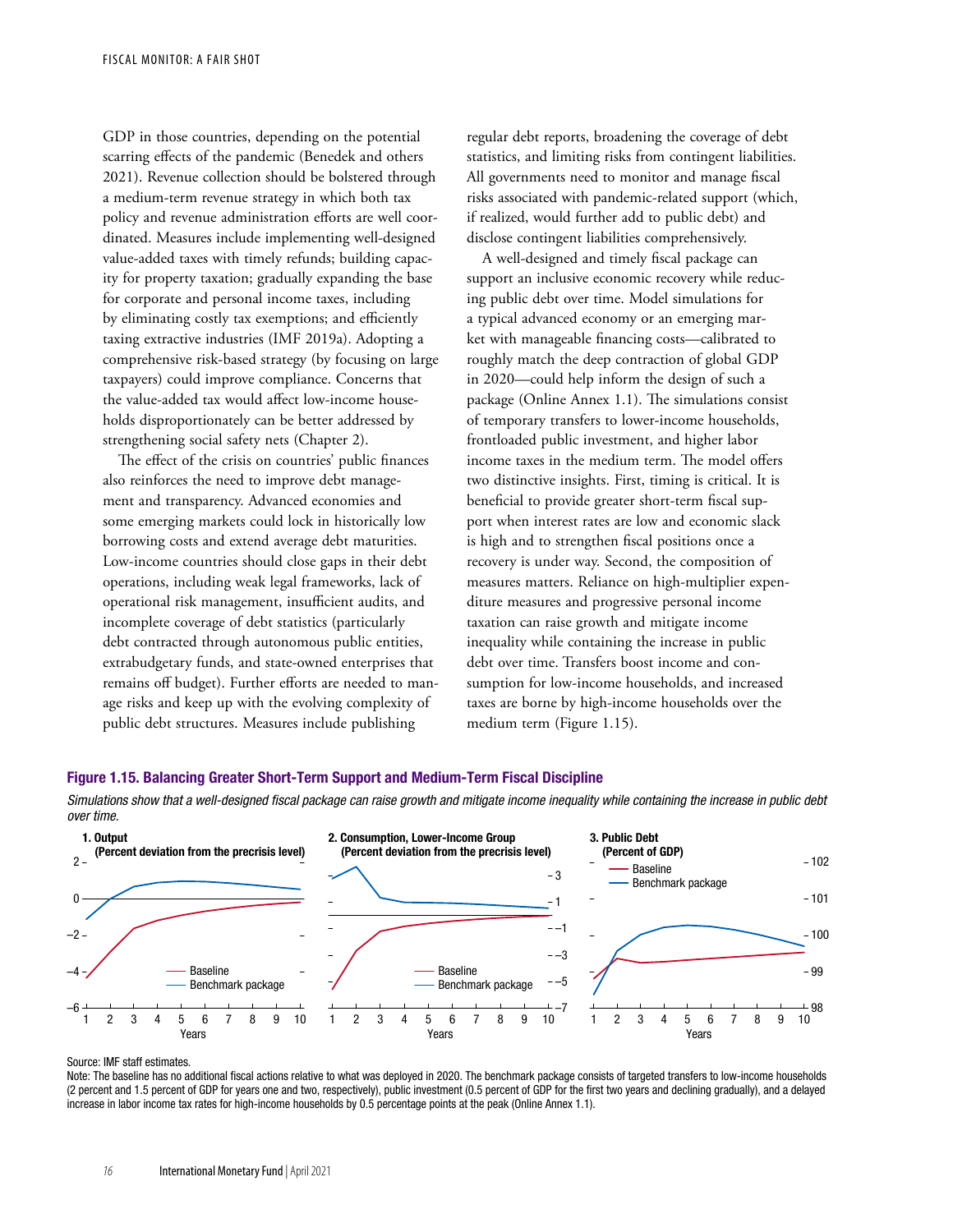At present, a deep recession and accommodative monetary policy would increase the size of multipliers (Auerbach and Gorodnichenko 2012; Erceg and Lindé 2014), but high public debt and pandemic-induced supply constraints tend to lower it (Bi, Shen, and Yang 2016). The fiscal package discussed previously and in Online Annex 1.1 would increase output with a two-year cumulative output multiplier of slightly more than 1, considering the low-interest-rate environment and accommodative monetary stance, spike in unemployment and its partial recovery, firm-level excess capacity, and composition of fiscal measures including targeted transfers to those who are more likely to spend rather than save them. The long-term multiplier could be close to 2, assuming a persistent increase in productive public investment. However, many other factors could affect the size of fiscal multipliers, including mobility restrictions, the productivity of public capital, the efficiency of public investment, the size of economic slack, and government indebtedness (October 2020 *Fiscal Monitor*).

Another factor is the timing and quality of the spending mix, including frontloaded public investment. Postponing quality public investment will likely limit the expansionary effect of targeted transfers because of its knock-on effects on private firms' incentives to invest (given that public capital is complementary to private investment in a low-interest-rate environment). In addition, delaying the push for high-return public investment would increase aggregate demand when the recovery is more advanced and interest rates are likely higher. This would make the same public investment less expansionary. Thus, for countries with fiscal space, an early push for quality public investment maximizes its growth effects. Refining the pipeline of appraised projects and resolving bottlenecks can help with scale-up. As a priority, pandemic-related investments in health care and vaccination should be maintained.

When the recovery is under way, policy should increasingly change focus to rebuilding buffers and reducing debt vulnerabilities. Model simulations illustrate several factors related to the quality and timing of short-term support, long-term adjustment needs for debt stabilization, and instrument choices. Mediumterm adjustment needs, in particular, would be smaller if short-term support is based on high-quality and frontloaded measures (as outlined previously and detailed in Online Annex 1.1). Fiscal positions

strengthened through more progressive personal income taxation over the medium term tend to be more equitable. In contrast, fiscal adjustments through higher capital income tax rates (if not on rents) generate a fiscal multiplier below 1 in the long term. Although raising capital income tax rates can mitigate income inequality (as can more progressive labor income taxes in the benchmark package), it has a stronger negative effect on private investment and, hence, long-term growth.

As part of recovery efforts, expenditures could be prioritized toward measures that bolster inclusive and robust growth, such as an investment push by economies with fiscal space. Investment projects—ideally with the participation of the private sector—should aim at mitigating climate change and facilitating digitalization, and can be partly financed with higher carbon taxes (October 2019 and October 2020 *Fiscal Monitor*). In low-income countries, green investment can be facilitated through official support, especially if combined with domestic and international private finance and improved public investment management frameworks. Strengthening social safety nets and addressing the weaknesses in tax systems—including by improving progressivity in domestic taxes and reforming international tax systems—could support inclusive growth. Progressivity and revenue performance could be improved through broader tax bases; more progressive personal income taxation; more neutral capital taxation; improvements in the design of value-added taxes; more and better use of carbon, property, and inheritance taxes; digital enhancements; and institutional strengthening to enable revenue administrations to implement and manage these tax reforms (de Mooij and others 2020; IMF 2019b; October 2019 *Fiscal Monitor*; October 2020 *World Economic Outlook*). The appropriate mix of measures would depend on individual countries' tax systems, the size of informal sector, and other economic structures. On international tax, reaching a political agreement under the Organisation of Economic Co-operation and Development's "Inclusive Framework" will help prevent unfettered tax competition that undermines revenue mobilization efforts and a proliferation of unilateral measures that could catalyze tax or trade wars with large economic costs (Box 1.4).

As vaccinations advance and economies recover, fiscal policy needs to focus on enabling a green, digital, and inclusive transformation of the economy, while managing fiscal and financing risks. Priority areas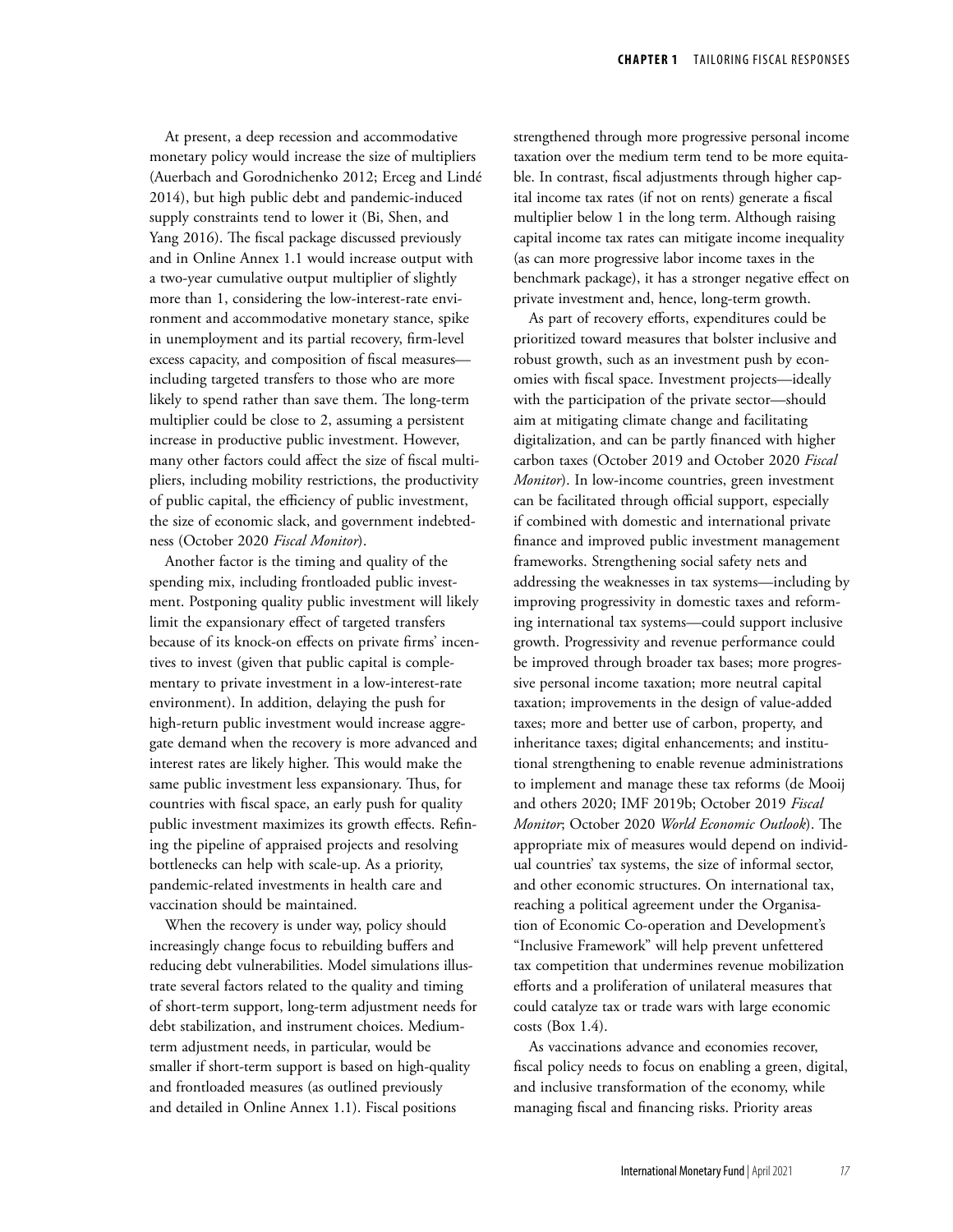include (1) investing for the future and improving health care and education outcomes; (2) facilitating the reallocation of labor and capital; (3) improving the coverage and adequacy of social protections in a cost-effective way—thereby countering the rise of inequality and poverty (Chapter 2); (4) reforming tax systems, including at the international level; and (5) reducing debt vulnerabilities and enhancing debt transparency. Once the recovery is firmly in place, long-standing weaknesses in public finances must be tackled by rebuilding fiscal buffers, addressing crisis legacies, and in low-income developing countries, renewing efforts to achieve the SDGs that have suffered a setback during the pandemic.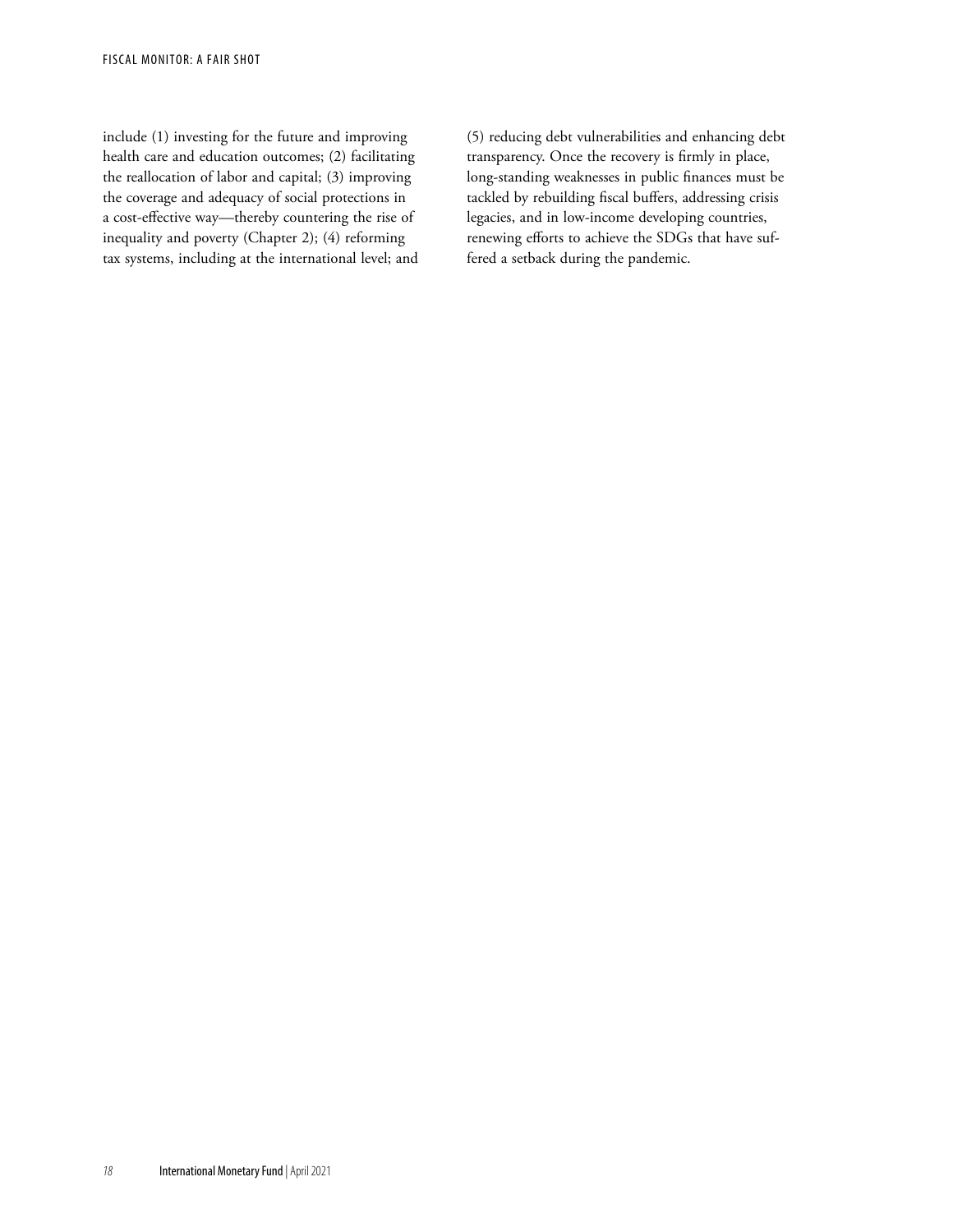### **Box 1.1. Keeping the Receipts: One Year On, Some Innovative Practices**

Since the onset of the COVID-19 pandemic, governments have been advised to "Do what it takes, but keep the receipts" to protect lives and livelihoods (April 2020 *Fiscal Monitor*). Many countries have demonstrated a commitment to tracking and transparently reporting on emergency COVID-19 spending<sup>1</sup> and the IMF has provided advice on how to keep (and verify) the receipts (IMF 2020a). This box highlights innovative practices implemented by various countries in the following areas: (1) tracking COVID-19 spending; (2) ensuring transparency of COVID-19 responses, including for procurement contracts; and (3) auditing COVID-19 spending.

*Tracking COVID-19 spending:* Where possible, countries have built on recent reforms of their public financial management systems to implement ad hoc measures and track, report, control, and oversee their COVID-19 response:

- Some countries have implemented their measures through normal budget channels while adapting their budget nomenclature and programs and their financial management information systems to better track the budgeting and execution of these measures (IMF 2020b). *Burkina Faso* and *France* have used their programmatic budget frameworks to introduce specific COVID-19 programs or actions that cut across ministries and agencies. Countries with modern charts of accounts and financial management information systems, such as *Honduras* and *Rwanda*, have tagged COVID-19 spending in their information systems. Because some implementing agencies are off budget (for example, national development banks), other countries—such as *Benin* have achieved more comprehensive monitoring with innovative tracking mechanisms beyond the perimeter covered by their financial management information systems.
- More than 40 countries have established dedicated COVID-19 funds to centralize their emergency response and keep an audit trail (IMF 2020c). Some countries—such as *Botswana*—have also made use of such funds to combine and track public and private support. A COVID-19 fund, backed by strong safeguards, can be a pragmatic approach

<sup>1</sup>In addition, countries have committed to publish information on COVID-19–related procurement contracts, including on the true owner ("beneficial ownership") of the contracted companies, and to audit the COVID-19 response. The IMF has kept track of these commitments.

when public financial management systems are weak (for example, where key processes and controls are not automated). These safeguards include strong legal backing, a clear "sunset clause," well-defined public financial management processes, and robust accounting and reporting standards. Learning from the Ebola crisis, *Sierra Leone* has set up such a fund, which contributed to the rapid deployment of emergency operations, and facilitated a recent real-time audit on the use of emergency funds by the country's supreme audit institution (Audit Services of Sierra Leone 2020).

*Ensuring transparency of COVID-19 measures:*  In addition to tracking and monitoring, it is equally important to demonstrate that funds have been effectively allocated and used for their intended purposes, particularly given the exceptional nature—in size, composition, and speed—of the fiscal response to COVID-19. Many countries across income groups have done so:

- COVID-19–related information is typically included in regular budget execution reports. For example, *Austria* includes COVID-19 spending and guarantees in its monthly budget report and provides information on COVID-19 response in its report on state-owned enterprises. But some countries, such as the *Maldives,* have prepared dedicated reports, sometimes on a weekly basis. Others—such as *Colombia, France, Honduras*, and *Peru*—have published spending information on dedicated transparency portals, providing a comprehensive picture of support expenditure that is updated promptly. Emerging good practice on transparency portals suggests that they provide an overview of the COVID-19 response (including off-budget measures), such as in the *Philippines*; show cross-sectional information on spending, such as in *Brazil* (for example, by administrative, economic, and functional groups; by beneficiary; and by region); and allow open access to microdata, such as in *Paraguay* and the *United States*.
- Countries such as *Jordan* and *Papua New Guinea* also publish information on procurement contracts, including their beneficial ownership, in line with their commitment when accessing IMF emergency funding. Countries such as *Ecuador*, *Kenya*, *Kyrgyz Republic,* and *Nicaragua* went further to amend their procurement legal framework to require the collection of beneficial ownership information for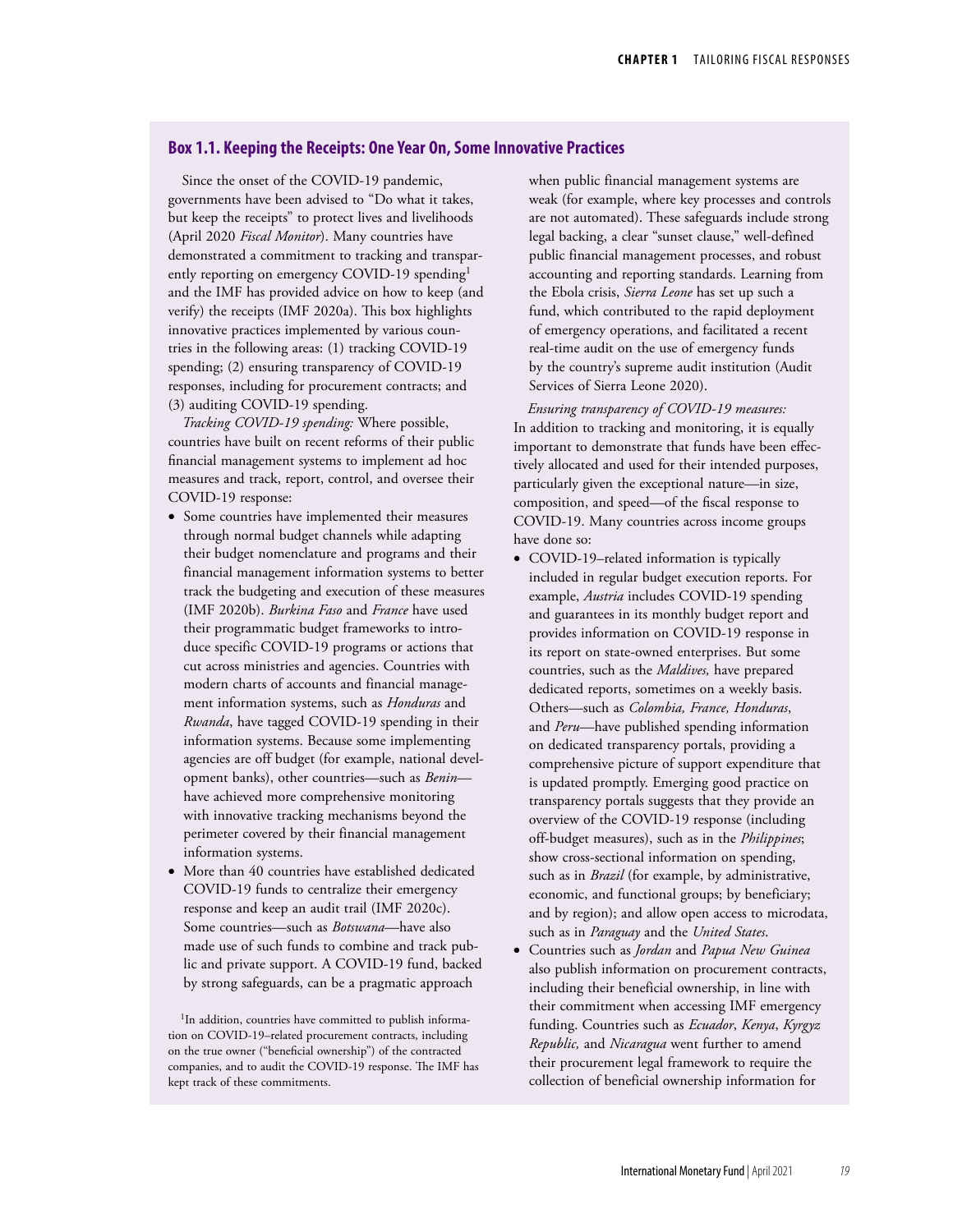# **Box 1.1** *(continued)*

all contracts on a permanent basis. Countries such as *Colombia*, *Honduras,* and *Ukraine* have added a module in their e-procurement platforms that presents detailed information on all emergency procurement related to COVID-19.

• Civil society and the media have aided external oversight, making the data more easily available and, in some cases, complementing government efforts on transparency. In *South Africa*, where procurement data have been published by the government, volunteers disseminated the data by making it available on a platform called "Keep the Receipts." The Latin American Journalists Network for Transparency and Anti-Corruption, Red PALTA, has used procurement data from seven Latin American countries to publish articles tracing overpricing and corruption in the purchase of medical equipment.

*Adequately scrutinizing and auditing COVID-19 spending:* Legislatures and the public must be confident that COVID-19 expenditures have been used as intended and that waste has been avoided.

• To mitigate the relaxation of ex ante controls done to respond swiftly to the pandemic (IMF 2020d), supreme audit institutions have stepped in to provide stronger and more timely ex post controls. In *Honduras, Peru, Sierra Leone*, and *South Africa*, the respective supreme audit institutions have undertaken interim audits to uncover irregularities and tackle governance vulnerabilities as they happen. These audits are bearing results. In *South Africa*, more than one-third of the auditees have taken actions to address identified irregularities; the Unemployment Insurance Fund has recovered R3.4 billion (US\$220 million) of incorrect payments, and the president has set up a highlevel task force to address allegations of corruption (Auditor General of South Africa 2020). In January 2021 the European Court of Auditors published a first review of the European Union's emergency response until mid-2020 and announced that one-quarter of its audits in 2021 would focus on the European response to fighting the pandemic.

• Other independent watchdog institutions will ensure accountability of COVID-19 spending. In *Austria*, the Parliamentary Budget Office has spearheaded transparency efforts. In *Kenya*, the Ethics and Anti-Corruption Commission recently issued a report indicating that procurement laws were violated in the purchase of COVID-19–related supplies.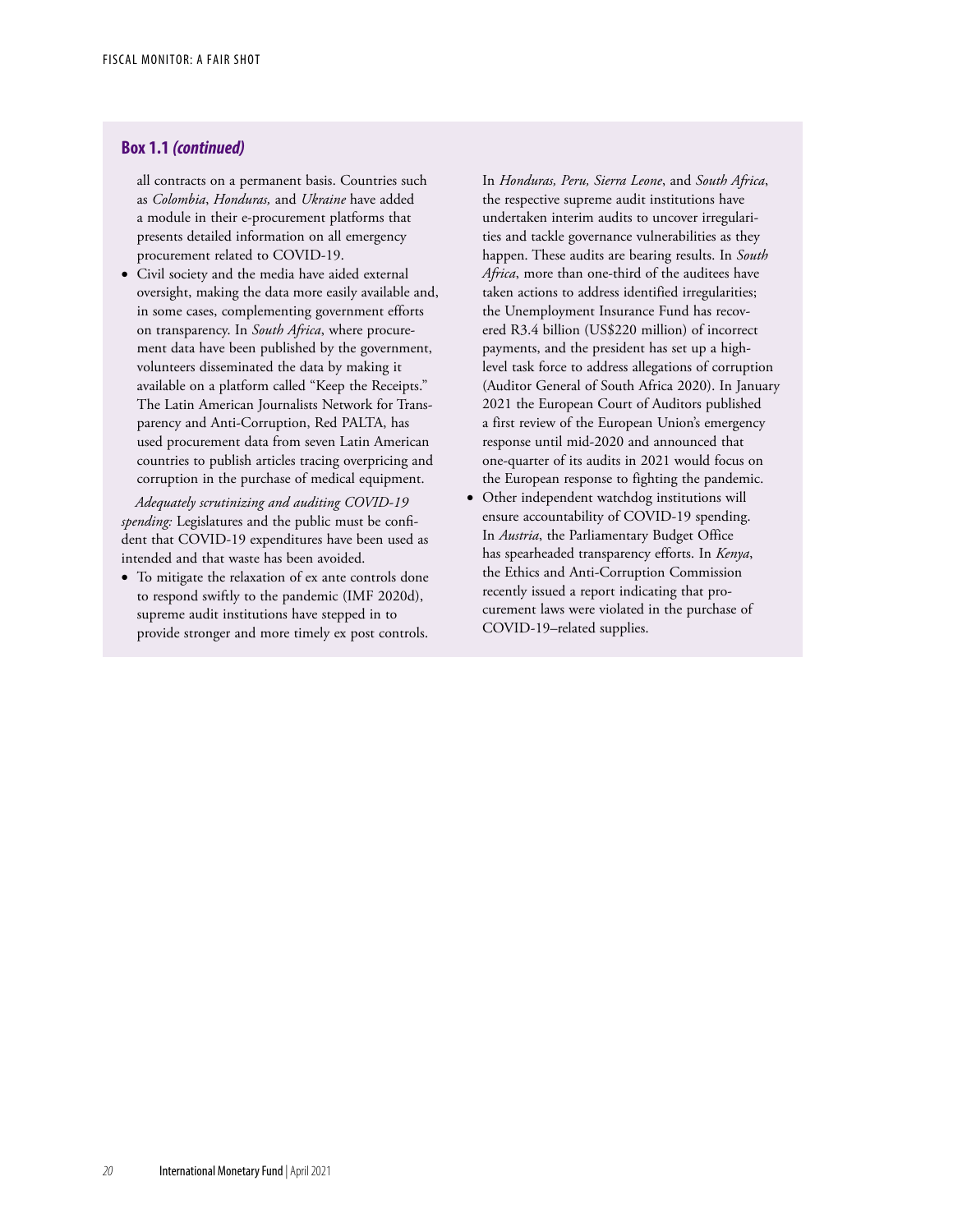### **Box 1.2. Considerations When Supporting Firms**

As the COVID-19 pandemic dramatically changes household behavior and business operations, a growing share of firms, particularly small and medium-sized enterprises, are incurring sustained losses. If the pandemic persists, widespread corporate insolvencies could follow, destroying millions of jobs and weakening the recovery (Díez and others 2021). This box highlights the key elements of support to firms:

*Partnering with the private sector to assess the viability of firms:* Where governments do not have the capacity to assess the financial health of each firm (especially small and medium-size enterprises), that function may be better served by the private banking sector, the capital markets, or even sovereign wealth funds or development banks. To avoid moral hazard among private lenders, loan guarantees should gradually be made partial.

*Targeting support to viable firms* (Figure 1.2.1): The April 2021 *Global Financial Stability Report* discusses how to identify illiquidity and solvency risks (applying to firms with access to capital markets or banks). Fiscal support to such firms (together with regulatory measures) would prevent a large increase of bankruptcies (Blanchard, Philippon, and Pisani-Ferry 2020; Gourinchas and others 2020). Governments could facilitate the restructuring of firms that have a viable business plan but are insolvent, for example, by making loan write-offs tax deductible for creditors. For firms that are difficult to reach, such as microenterprises or those operating in the informal sector, government support may need to be channeled through other means, including institutions that provide microcredit to households that own small businesses. Policymakers should allow a gradual process whereby nonviable firms shrink or close and new ones open, and some workers move between companies and sectors with help from targeted time-bound hiring subsidies, wage-loss insurance programs, and increased training. This could be facilitated by streamlined, standardized restructuring or bankruptcy procedures. Support could depend on objectives such as fostering digitalization and improving energy efficiency.

*Encouraging greater reliance on equity financing:*<sup>1</sup> Government guarantees on bank loans should be reduced over time and linked to restrictions on dividends and share buybacks. Guarantees or insurance could be offered for portfolios of privately funded and managed distressed assets rather than individual loans, and involve better risk pricing such that viable firms could access credit at lower rates. If the social cost of mass bankruptcies exceeds the private cost to debtors and creditors, governments could consider targeted quasi equity injections, including into small and medium-sized enterprises, such as through profit participation loans (Díez and others 2021). Governments could also consider conversion of guaranteed debt into equity and quasi equity for highly indebted but viable firms, especially for large firms or cases with a strong economic and social rationale for intervention. For example, in *Germany*, the government has introduced a temporary "umbrella" program authorized by the European Commission—that uses all classes of equity and hybrid instruments to support firms affected by the pandemic. Even so, government equity stakes come with potential costs for the firm (political interference), the government (oversight responsibilities and governance issues), and the economy (competitive neutrality concerns) (April 2020 *Fiscal Monitor*). Experience during the global financial crisis suggests that government's direct involvement in private balance sheet restructurings (for instance, by injecting equity capital or subordinating its tax or debt claims on firms) could, in some cases, prevent tail-risk events (October 2009 *Global Financial Stability Report;* Group of Thirty 2020). However, it will be crucial to ensure that public support is done transparently at arm's length for good governance, consistent with overall policy goals, and that there is a clear exit strategy (including to minimize fiscal risks).

<sup>&</sup>lt;sup>1</sup>Persistent corporate debt accumulation may lower productivity growth in the long term and raise vulnerabilities (Gopinath and others 2017; Lam and others 2017; Diamond, Hu, and Rajan 2020; Anderson and Raissi 2021).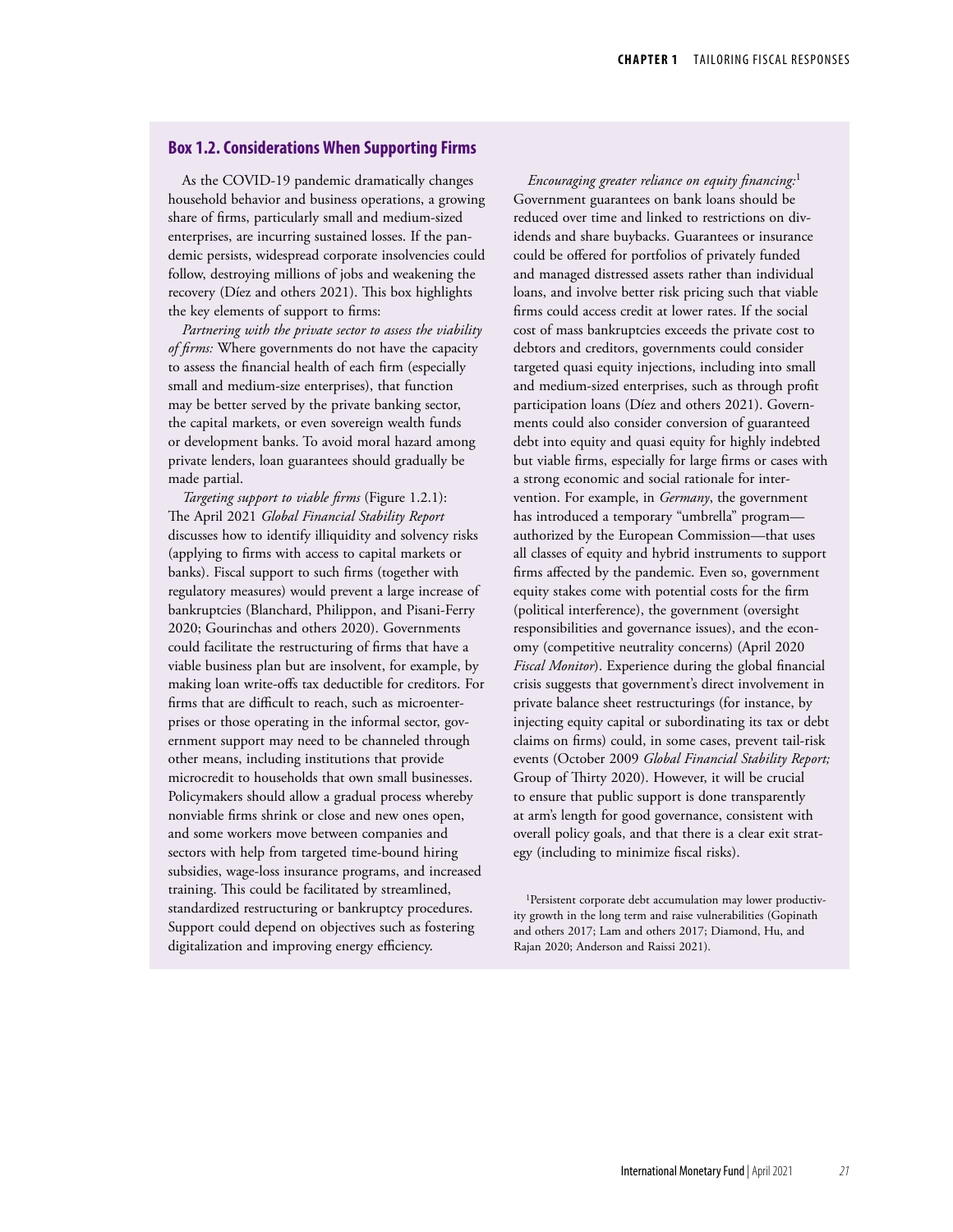# **Box 1.2** *(continued)*



*22* International Monetary Fund | April 2021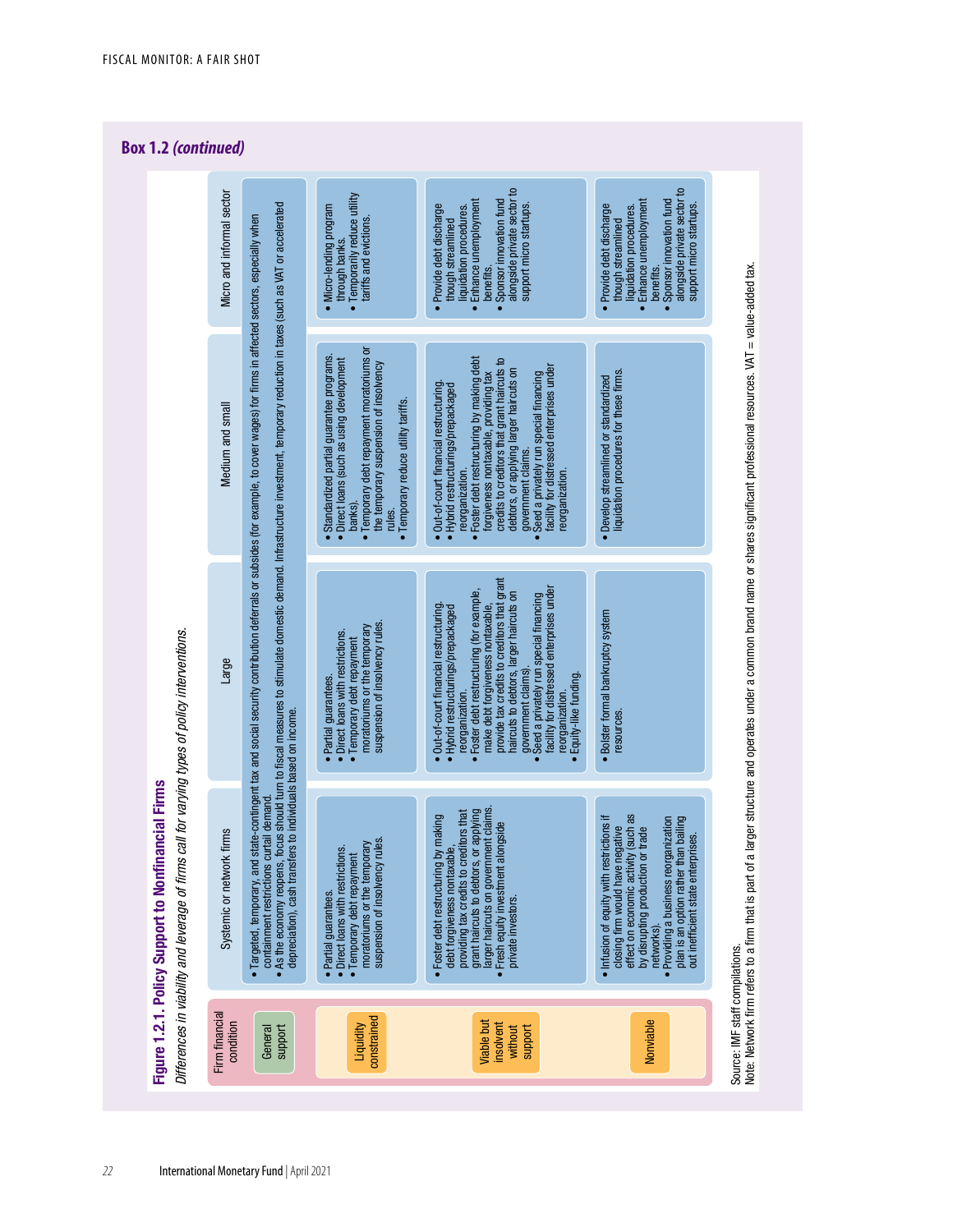### **Box 1.3. The Flexibility of Fiscal Rules during the COVID-19 Pandemic**

The COVID-19 pandemic continues to test the flexibility of rules-based fiscal frameworks and highlight the need for a return pathway to the rules (and, in some cases, a recalibration of the rules' limits). In 2020, many countries appropriately used escape clauses to deviate from or suspend the fiscal rules, on the basis of a predefined process that includes governments, parliaments, and, in some cases, fiscal councils (including to facilitate communications) (Figure 1.3.1). Commonly used provisions include the following:

- *Supranational escape clauses:* The activation of supranational escape clauses—such as those in the Central African Economic and Monetary Community, the Eastern Caribbean Currency Union, and the European Union—automatically triggered the national ones in some countries (*France, Italy, Portugal)*. Others relied on separate national escape clauses (*Czech Republic, Germany*), including different sets of triggers and suspension periods.
- *National escape clauses:* Countries with escape clauses resorted to them (*Armenia, Austria, Azerbaijan, Brazil, Costa Rica, Croatia, Estonia, Grenada, Honduras*). In some countries, escape clauses include quantitative triggers, such as in *India*, where the fiscal rule allows for temporary deviations from the target fiscal deficit (not exceeding 0.5 percentage points in a year) if real output growth declines by at least 3 percentage points below the average for the previous four quarters. *Brazil* adopted a "war budget" that excluded COVID-19 spending from the constitutional expenditure ceiling and declared a state of public calamity that lifted the obligation to comply with a primary balance target in 2020.
- *Suspension of the fiscal rules or changes to numerical targets:* Several countries without escape clauses temporarily suspended their fiscal rules (*Colombia, Ghana, Poland, Russian Federation*). *Paraguay* and *Peru*, despite having escape clauses, suspended their fiscal rules entirely until the end of 2021 to offer more flexibility. In some cases, the suspension of the rule was verified by independent fiscal councils, adding credibility to government decisions. *Indonesia* suspended the balance budget target of 3 percent of GDP for three years. *Chile, Mexico*, and *Uruguay* have modified their fiscal targets within their existing fiscal frameworks to allow for greater spending.

#### Figure 1.3.1. Policy Relaxation Relative to Fiscal Rule Limits, 2020 *(Percent of GDP)*

*Many countries have used the built-in adjustments of*  fiscal rules during the COVID-19 pandemic.



Sources: Country reports; national authorities; and IMF staff calculations. Note: Data labels use International Organization for Standardization (ISO) country codes.

Countries are contemplating when and how to transition back to the rules (that is, to exit the escape clause or end the suspension). For example, *Canada* plans to gradually unwind support measures on the basis of data-driven triggers such as employment or total hours worked rather than a predetermined calendar. Policymakers need to balance the need for continued flexibility to counter the pandemic and support the recovery against the need to keep market confidence, especially when debt and gross financing needs are high. *Brazil* has prioritized debt stability by withdrawing most COVID-related fiscal support measures at the end of last year and aiming to meet the expenditure ceiling in 2021. This reinforces credibility, though it requires a large upfront adjustment. A constitutional amendment exempted the recently announced round of cash transfers from the rule but limited it to 0.6 percent of GDP. For all countries, preserving the credibility of the framework requires ensuring that flexibility is temporary and transparent—including by communicating the process of returning to the rule, announcing a realistic medium-term path, and, in some cases, improving the design of the rules or recalibrating its limits to fit postpandemic circumstances.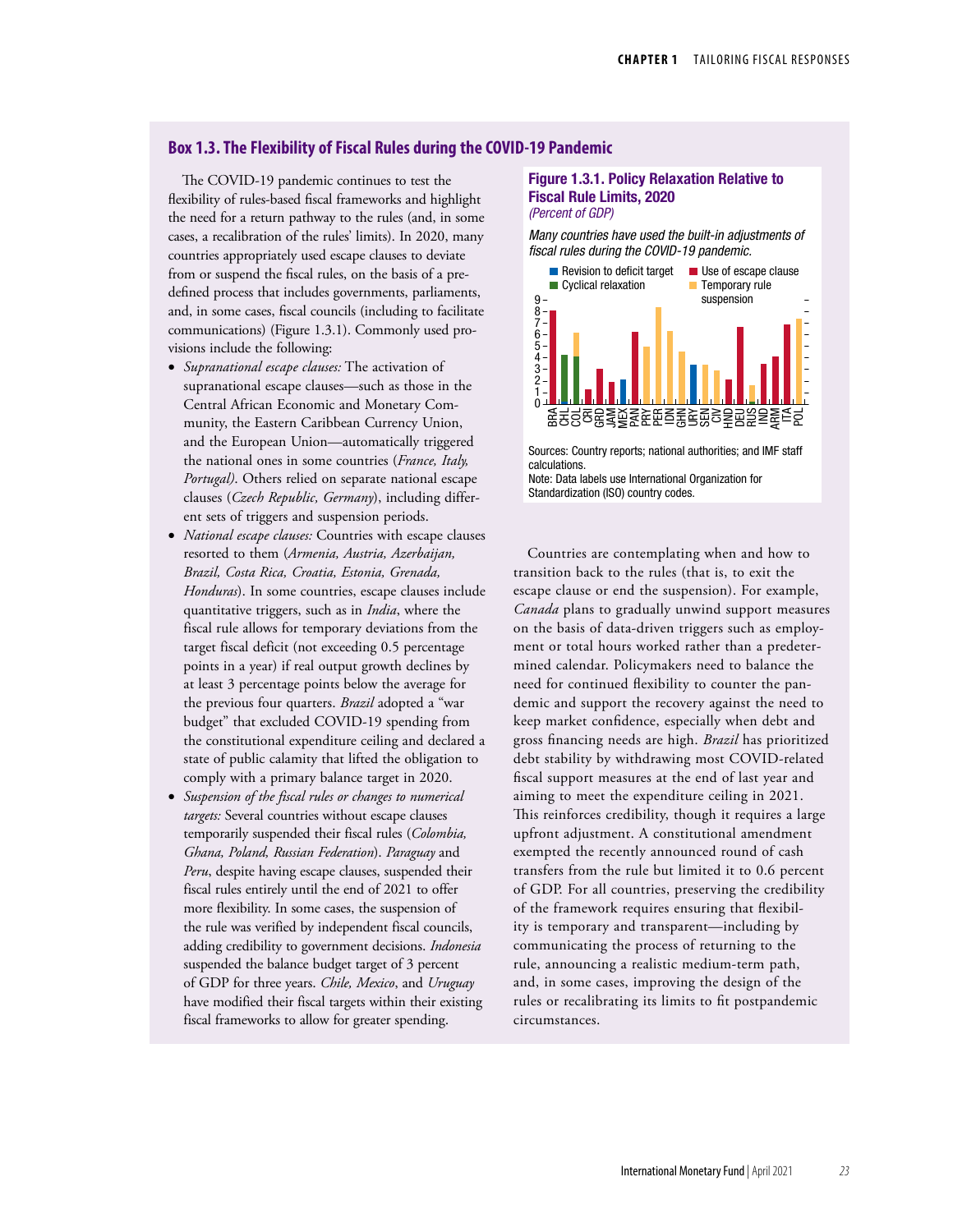# **Box 1.4. Toward an Agreement on Reforming International Taxes**

The taxation of multinational corporations has been under severe stress in recent decades.<sup>1</sup> The way in which profits are attributed among affiliates of a multinational group in different countries not only is challenging to implement but leaves considerable scope for cross-border profit shifting. Especially in developing countries, anti-tax avoidance measures often remain ineffective owing to limited administrative capacity—and do not address structural weaknesses in international tax rules. Digitalization has exacerbated the shortcomings of the current framework, which assigns taxing rights primarily on the basis of physical presence and enables highly digitalized firms to earn significant profits in "market countries" without incurring any income tax liability there. A potentially even larger revenue risk for governments comes from unrestricted tax competition among countries, an issue that is yet to be addressed.

The G20/OECD Base Erosion and Profit Shifting project, which concluded in 2015, partly addressed issues of tax avoidance by multinationals. But it did not fundamentally reform the system, leaving deep-rooted problems unresolved. Recognizing that more needs to be done, the now 139 members of the OECD's "Inclusive Framework" have since discussed reform proposals for a more fundamental departure from the current century-old norms. In October 2020, these were detailed in Blueprints on two pillars, which are currently being discussed.

- *Pillar One* aims to address the digitalization challenge through a new approach that assigns some taxing rights to market countries. It would use a formula based on the share of sales to reallocate a share of "residual" profits—those, roughly, in excess of a normal return—earned by large multinationals operating in some sectors (that is, automated digital services and consumer-facing businesses) to market countries. These new features are welcome to address some of the weaknesses of the current system (IMF 2019b). However, while offering a compromise, the proposal lacks a coherent economic rationale, is highly complex, and does not yet specify several issues of substance (such as the portion of profit to be reallocated). According to OECD (2020), it would increase global corporate tax revenues by  $\frac{1}{4}$  to  $\frac{1}{2}$  percent.
- *Pillar Two* targets tax competition and further limits profit shifting by ensuring that profits of large

<sup>1</sup>The issues are discussed in more depth in de Mooij, Klemm, and Perry (2021) and Devereux and others (2021).

multinationals are subject to at least some minimum level of taxation. It envisages an "outbound" tax rule (an "income inclusion rule") charged by residence countries on low-taxed foreign earnings, and two "inbound" rules (a principal "undertaxed payment rule" denying deductions for payments not taxed at a sufficient rate elsewhere, and a separate "subject to tax rule" permitting source countries under tax treaties to impose withholding taxes). According to OECD estimates, with this proposal global corporate tax revenues would rise by between 1¾ and 2¾ percent (OECD 2020). The broad intent of this pillar is welcome, but it is also likely to benefit advanced economies more than developing countries. The proposed effective priority of the "outbound" rule over the principal "inbound" rule (given the likely limited impact of the narrow and optional "subject to tax" rule) means that the revenue collected by "topping up" taxes on lightly taxed income in source countries accrues not to those countries, often developing countries, but to residence countries, often advanced economies.

Overall, the Blueprints contemplate significant and welcome departures from long-standing standards and go some way to addressing the fractures in the international tax architecture—paving the way for a more robust and sustainable future system. Agreement by mid-2021 is an ambitious target, calling for renewed efforts to address many implementation issues and excessive complexities of the proposals. Key features to be agreed include (1) the rule order in Pillar Two, with developing countries seeking a greater role for the inbound rule; (2) the scope of Pillar One, with some European countries focusing on automated digital services, and the United States asserting a broader reform beyond digital companies; and (3) the level of the minimum effective tax rate—with the range between 9 percent and 12½ percent being discussed seen as too low by some.

Reaching political agreement on the two pillars will be important to avoid both unfettered tax competition that undermines revenue mobilization efforts and a proliferation of unilateral measures—such as "digital service taxes" of various kinds now enhanced or proposed in many countries (Aslam and Shah 2020) that could give rise to tax and trade wars with large economic costs for all. Even if agreement is reached, pressures for further reforms, likely expanding upon these newly adopted approaches, will continue given the relatively narrow scope and limited estimated effect of the proposals.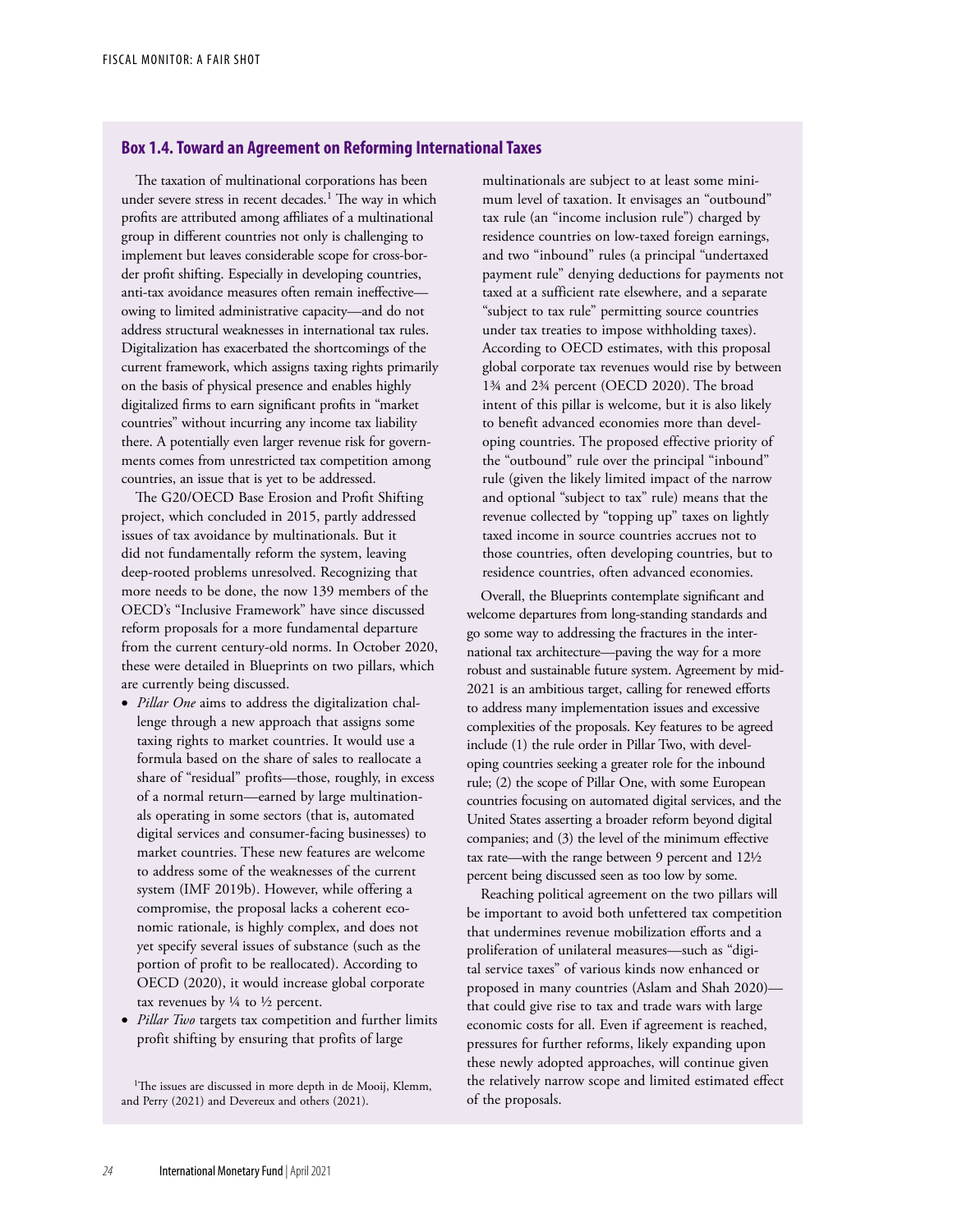### **References**

- Anderson, Gareth, and Mehdi Raissi. 2021. "Corporate Indebtedness and Low Productivity Growth of Italian Firms." In *Advances in Econometrics*, vol. 44, *Essays in Honor of M. Hashem Pesaran*, edited by Alexander Chudik, Cheng Hsiao, and Allan Timmermann. Bingley, UK: Emerald Publishing.
- Aslam, Aqib, and Alpa Shah. 2020. "Tec(h)tonic Shifts: Taxing the Digital Economy." IMF Working Paper 20/76, International Monetary Fund, Washington, DC.
- Audit Services of Sierra Leone. 2020. ["Report on the Audit of](https://www.auditservice.gov.sl/wp-content/uploads/2020/12/Report-on-the-Audit-of-Funds-managed-by-NaCOVERC-and-other-MDAs.-March-June-2020.pdf)  [Funds Managed by the NaCOVERC and other MDAs](https://www.auditservice.gov.sl/wp-content/uploads/2020/12/Report-on-the-Audit-of-Funds-managed-by-NaCOVERC-and-other-MDAs.-March-June-2020.pdf)." Government of Sierra Leone, Freetown.
- Auditor General South Africa. 2020. "Second Special Report on the Financial Management of Government's COVID-19 Initiatives." Government of South Africa, Pretoria.
- Auerbach, Alan J., and Yuriy Gorodnichenko. 2012. "Measuring the Output Responses to Fiscal Policy." *American Economic Journal: Economic Policy* 4 (2): 1–27.
- Barrero, Jose M., Nicholas Bloom, and Steven J. Davis. 2020. "COVID-19 Is Also a Reallocation Shock." NBER Working Paper 27137, National Bureau of Economic Research, Cambridge, MA.
- Benedek, Dora, Edward Gemayel, Abdelhak Senhadji, and Alexander Tieman. 2021. "A Post-Pandemic Assessment of the Sustainable Development Goals." IMF Staff Discussion Note 21, International Monetary Fund, Washington, DC.
- Bi, Huixin, Wenyi Shen, and Shu-Chun S. Yang. 2016. "Debt-Dependent Effects of Fiscal Expansions." *European Economic Review* 88: 142–57.
- Blanchard, Olivier, Thomas Philippon, and Jean Pisani-Ferry. 2020. "A New Policy Toolkit Is Needed as Countries Exit COVID-19 Lockdowns." Policy Brief 20–8, Peterson Institute for International Economics, Washington, DC.
- Chudik, Alexander, Kamiar Mohaddes, and Mehdi Raissi. 2021. "COVID-19 Fiscal Support and Its Effectiveness." Cambridge Working Papers in Economics 2116, University of Cambridge, UK.
- Cirera, Xavier, Marcio Jose Vargas Da Cruz, Elwyn Adriaan Robin Davies, Arti Goswami Grover, Leonardo Iacovone, Jose Ernesto Lopez Cordova, Denis Medvedev, and others. 2021. "Policies to Support Businesses through the COVID-19 Shock: A Firm-Level Perspective." Policy Research Working Paper 9505, World Bank, Washington, DC.
- Coady, David, and Nghia-Piotr Le. 2020. "Designing Fiscal Redistribution: The Role of Universal and Targeted Transfers." IMF Working Paper 20/105, International Monetary Fund, Washington, DC.
- de Mooij, Ruud, Ricardo Fenochietto, Shafik Hebous, Sébastien Leduc, and Carolina Osorio-Buitron. 2020. "Tax Policy for Inclusive Growth after the Pandemic." Special Series on COVID-19, Fiscal Affairs Department, International Monetary Fund, Washington, DC.
- de Mooij, Ruud, Alexander Klemm, and Victoria Perry. 2021. *Corporate Income Taxes under Pressure: Why Reform Is Needed and How It Could Be Designed*. Washington, DC: International Monetary Fund.
- Devereux, Michael P., Alan J. Auerbach, Michael Keen, Paul Oosterhuis, Wolfgang Schon and John Vella. 2021. *Taxing Profit in a Global Economy* Oxford, UK: Oxford University Press.
- Diamond, Douglas W., Yunzhi Hu, and Raghuram G. Rajan. 2020. "Pledgeability, Industry Liquidity, and Financing Cycles." *Journal of Finance* 75 (1): 419–61.

Díez, Federico J., Romain Duval, Jiayue Fan, Jose Garrido, Sebnem Kalemli-Özcan, Chiara Maggi, Soledad Martinez-Peria, and Nicola Pierri. 2021. "Insolvency Prospects among Smalland Medium-Sized Enterprises in Advanced Economies: Assessment and Policy Options." IMF Staff Discussion Note, International Monetary Fund, Washington, DC.

- Ebeke, Christian, Nemanja Jovanovic, Svitlana Maslova, Francisco Parodi, Laura Valderrama, Svetlana Vtyurina, and Jing Zhou. 2020. "Corporate Liquidity and Solvency in Europe during the COVID-19 Pandemic: The Role of Policies." IMF Departmental Paper, International Monetary Fund, Washington, DC.
- Erceg, Christopher, and Jesper Lindé. 2014. "Is There a Fiscal Free Lunch in a Liquidity Trap?" *Journal of the European Economic Association* 12 (1): 73–107.
- Gentilini, Ugo, Mohamed Almenfi, Ian Orton, and Pamela Dale. 2020. "Social Protection and Jobs Responses to COVID-19: A Real-Time Review of Country Measures." World Bank, Washington, DC.
- Gopinath, Gita, Şebnem Kalemli-Özcan, Loukas Karabarbounis, and Carolina Villegas-Sanchez. 2017. "Capital Allocation and Productivity in South Europe." *Quarterly Journal of Economics* 132 (4): 1915–67.
- Gourinchas, Pierre-Olivier, Şebnem Kalemli-Özcan, Veronika Penciakova, and Nick Sander. 2020. "COVID-19 and SME Failures." NBER Working Paper 27877, National Bureau of Economic Research, Cambridge, MA.
- Group of Thirty, G30 Working Group on Corporate Sector Revitalization. 2020. *Reviving and Restructuring the Corporate Sector Post-Covid: Designing Public Policy Interventions.* Washington, DC: Group of Thirty.
- International Monetary Fund (IMF). 2019a. "Macroeconomic Developments and Prospects in Low-Income Developing Countries—2019." IMF Policy Paper 19/039, International Monetary Fund, Washington, DC.
- International Monetary Fund (IMF). 2019b. "Corporate Taxation in the Global Economy." IMF Policy Paper 19/007, International Monetary Fund, Washington. DC.
- International Monetary Fund (IMF). 2020a. "Keeping the Receipts: Transparency, Accountability, and Legitimacy in Emergency Responses." Special Series on COVID-19, Fiscal Affairs Department, International Monetary Fund, Washington, DC.